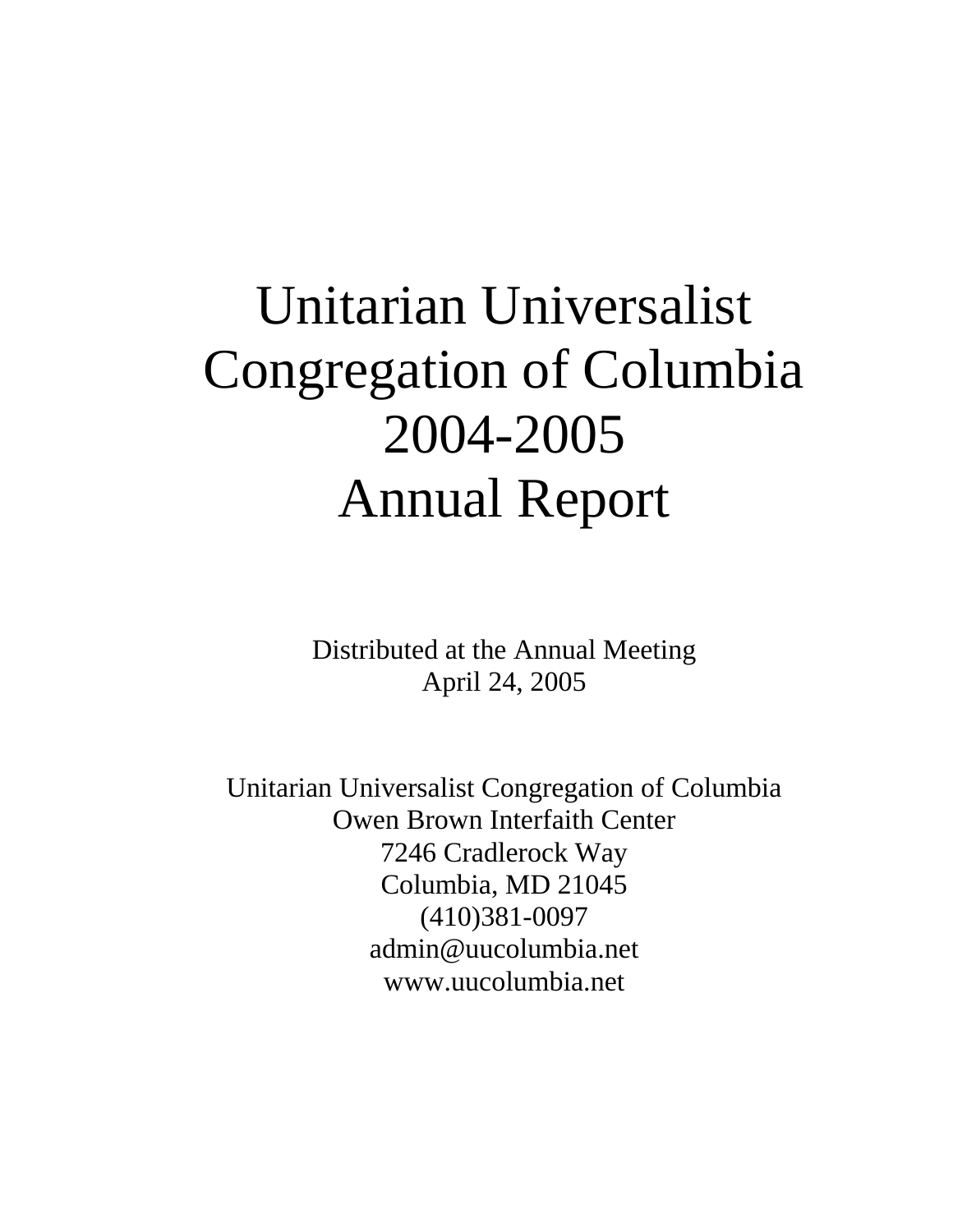# **UUCC Board of Officers and Trustees**

| Kathy Tillman, President                     | 2004-2005 |
|----------------------------------------------|-----------|
| Ken Crandell, Vice-President/President-Elect | 2005-2006 |
| Doug Miller, Secretary                       | 2004-2006 |
| Phil Webster, Treasurer                      | 2003-2005 |
| Sylvia Hazzard, Trustee                      | 2003-2005 |
| Lindsey Thompson, Trustee                    | 2004-2006 |
| Lynne D'Autrechy, Trustee                    | 2005-2006 |

# **UUCC Staff**

Rev. Paige Getty, Minister Cathy Muller, Director of Lifespan Religious Education Dr. Tom Benjamin, Music Director Paula Linn, Administrator Dr. Michael Adcock, Associate Music Director Bobbi Koons, Administrative Assistant Pat Fort, Bookkeeper Tom Monroe, Youth Choir Director Courtney Carter, Childcare Coordinator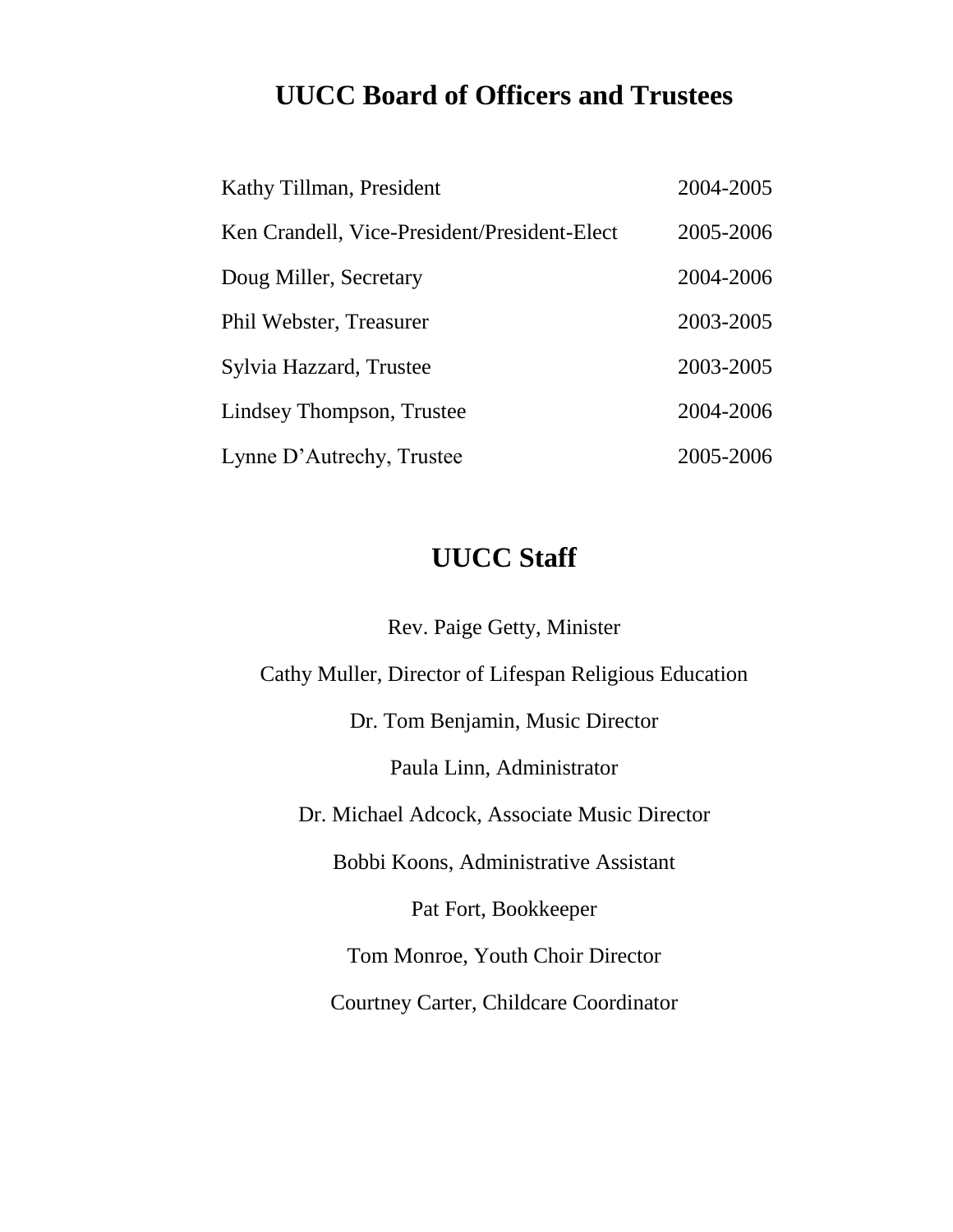# **TABLE OF CONTENTS**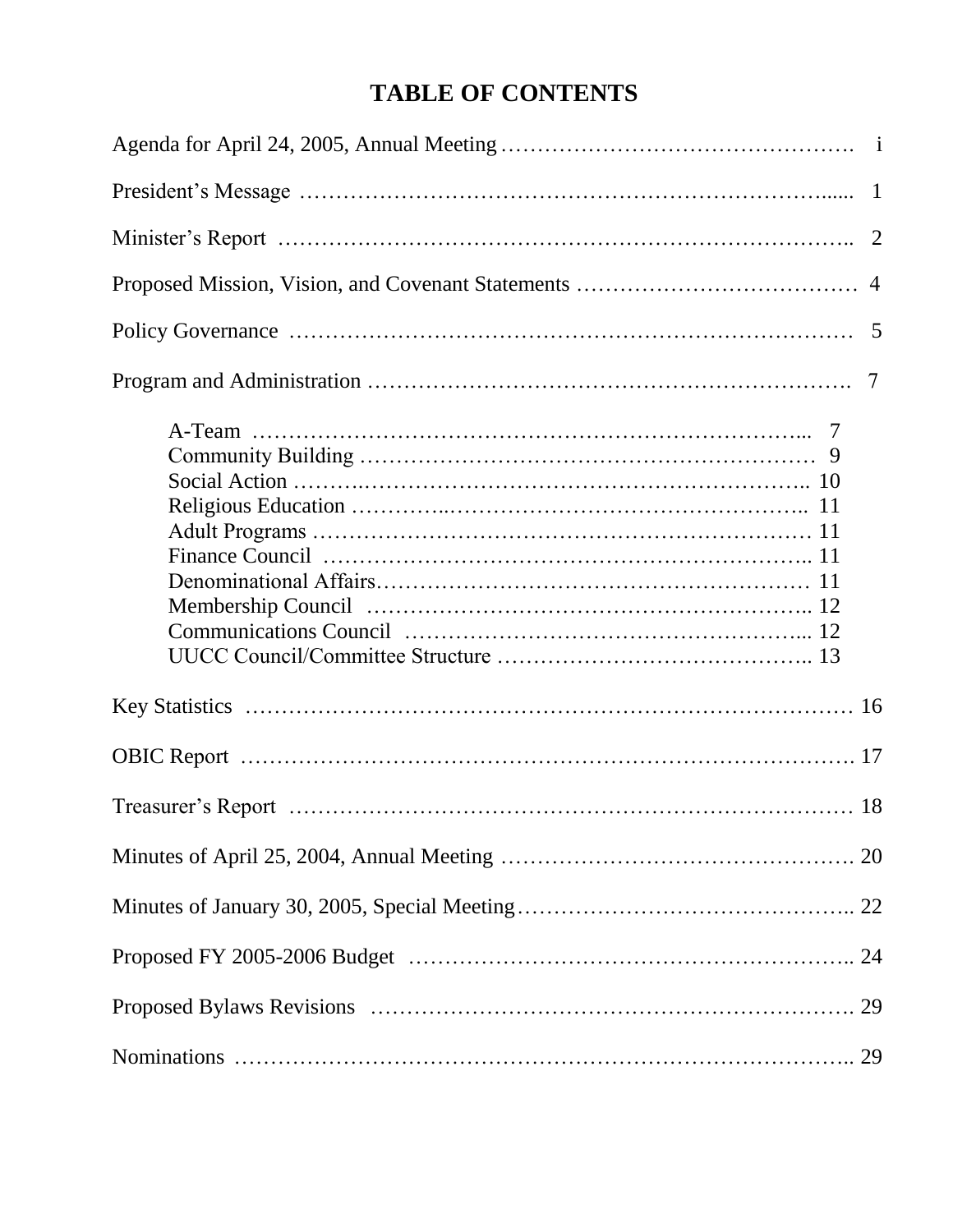# **ANNUAL MEETING April 24, 2005**

# **AGENDA**

| 5:30 p.m.   | Member sign-in                                                                                                     |                                       |
|-------------|--------------------------------------------------------------------------------------------------------------------|---------------------------------------|
| $6:30$ p.m. | Deadline for submission of proxies<br>Call to order<br>Opening words<br>Quorum verification<br>Approval of minutes | Kathy Tillman<br>Rev. Paige Getty     |
| $6:40$ p.m. | President's message                                                                                                | Kathy Tillman                         |
| 6:45 p.m.   | Status of 2005-2006 canvass<br>Proposed 2005-2006 budget [VOTE 1]                                                  | The Hegmanns<br><b>Judy McDermott</b> |
| $7:15$ p.m. | Proposed bylaws revisions [VOTE 2]                                                                                 | Gail Thompson                         |
| $7:35$ p.m. | Equality Maryland [VOTE 3]                                                                                         | <b>Steve Von Hagen-Jamar</b>          |
| $8:00$ p.m. | <b>Other Business</b>                                                                                              |                                       |
| $8:15$ p.m. | Election of officers, trustees, and<br>Nominating Committee [VOTE 4]                                               | Martha Fulda                          |
| $8:35$ p.m. | Recognition of incoming and outgoing boards                                                                        | Kathy Tillman                         |
| $8:45$ p.m. | Closing words                                                                                                      | Rev. Paige Getty                      |
|             |                                                                                                                    |                                       |

i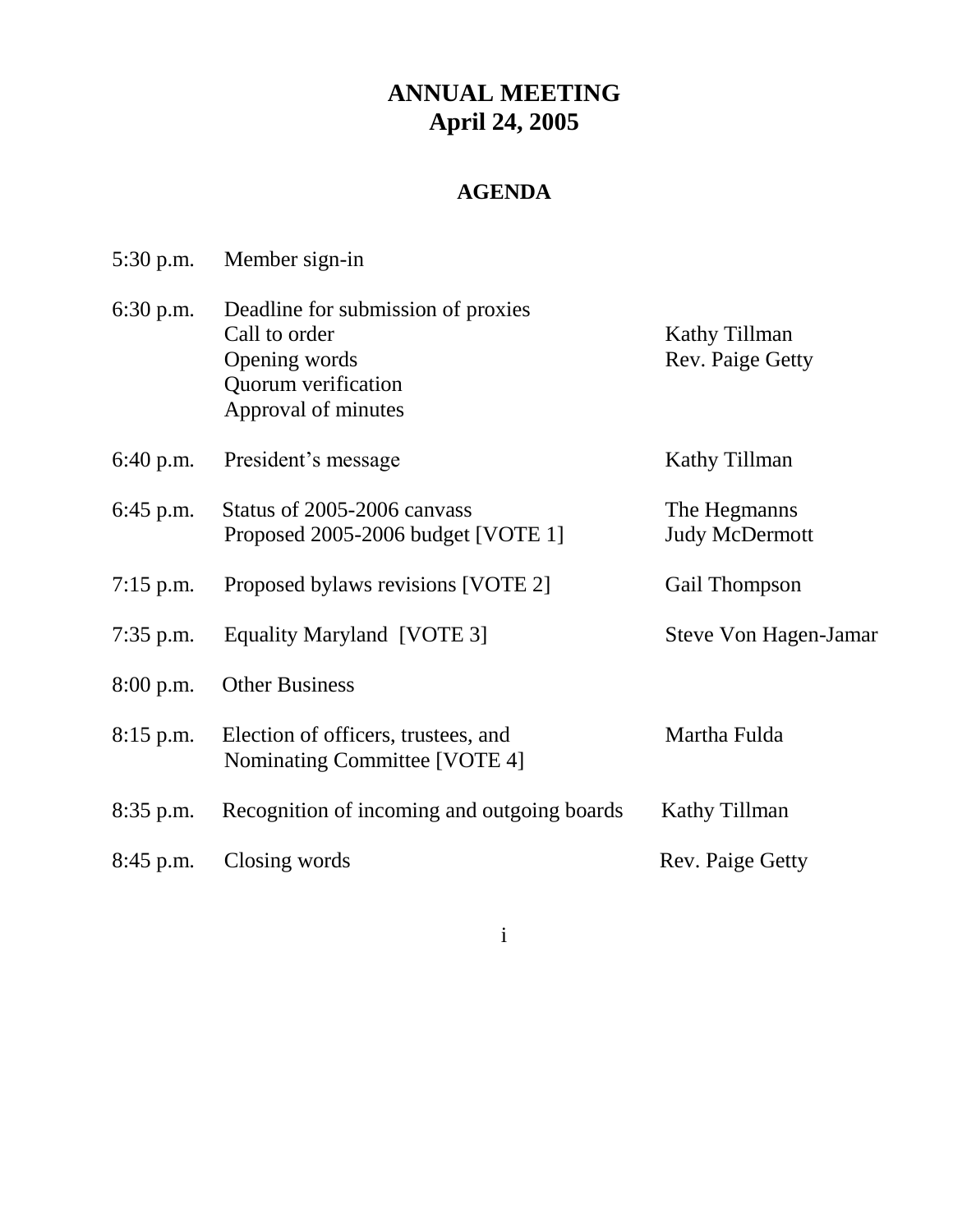# **PRESIDENT'S MESSAGE**

As I look back on the almost two years that I have spent serving on the Board, I am keenly aware of the momentum that the previous Boards provided as they steered UUCC into Policy Governance. Martha Fulda, Rich Dean (former Board Presidents), and those who served with them provided a good foundation for the work of the current Board. At the same time, the A-Team's focus on operations and management has been invaluable and enabled the Board to do its work. Most importantly, the development of the UUCC Mission, Vision, and Covenant by many of you last year has provided our guiding light. They speak of our hopes and dreams, of who we are, and what we want to be in the future.

As UUCC continues its learning curve under Policy Governance, the Board strives to move away from the day to day operations of UUCC into the realm of visionary and strategic work. This year we continued to write, prioritize, and evaluate our policies according to your Vision. Last year Rich Dean noted that "this congregation has matured in the past few years". I agree with him, and there seems to be a shift in the focus of this congregation to more outreach, connection, and visibility in the community – as can be seen with the launching of the daycare center (CCC) and our work with the Domestic Violence Center. This is just the beginning. I believe we will be reaching into new realms of possibilities in the years ahead.

The second year of the "Getty Ministry" has continued to reflect Paige's remarkable qualities. Her ministry combined with expanded programs continues to strengthen our journey and has brought more people to UUCC. With this growth in mind, the Board formed a Long Range Planning Task Force to help us look ahead and determine what the needs of UUCC will be down the road. You will hear more from this Task Force (Doug Miller, Carolyn Shearin-Jones, and John Guy) in the year ahead as they seek to determine our needs and where we should be headed.

UUCC doesn't make its journey alone. It works with CUMC and other congregations in the spirit of interfaith. However, this is not always an easy journey. This year the A-Team and the Board worked at building communication and understanding with the OBIC Board of Directors and our partner in ownership, CUMC. We have come a long way in improving these relationships, and we have put things in place to continue to strengthen them. In addition, a mission statement for OBIC was created by a joint committee and it has been approved by the OBIC Board. (see**: www.obicolumbia.org**)

Looking ahead, the Board hopes to encourage more dialogue within the congregation about "stewardship" and what this means in terms of financial and volunteer commitment. We hope that the leadership at UUCC can begin thinking in new ways about how we can make our faith known to the greater community through our programs and our actions as we live our UU principles.

Thanks for what each of you brings to UUCC that makes so much possible. - Kathy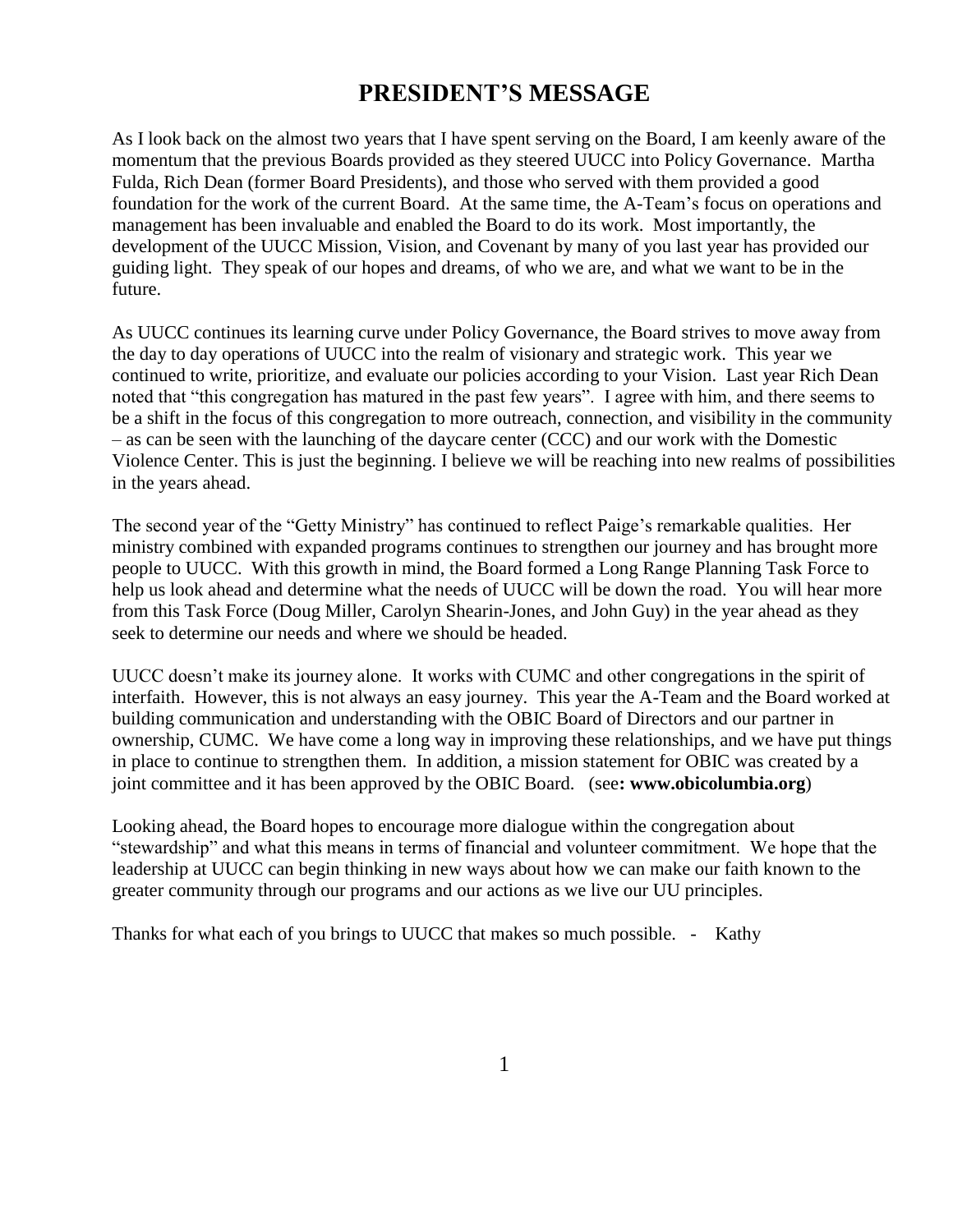# **MINISTER'S REPORT The Rev. Paige Getty**

A year ago our congregation formally adopted a Covenant, a Mission statement, and a Vision for fulfilling that mission. In so doing, we also committed ourselves to upholding and fulfilling those statements – not tucking them into file cabinets to be referenced only on occasion.

I have been honored to serve you this year as we truly have strived to live out our mission… *To be a transforming spiritual community, freely exploring the mysteries of existence and acting to make the world better.* The words are easy, but manifesting them is not. Are we truly transforming? Are we fully and freely exploring the mysteries of existence? Are we acting to make the world better?

I say, yes! Of course there always is potential for growth and further deepening, but we have made great strides this year in understanding the calling of our religiously liberal community. We have begun more intentionally exploring what it means to live as persons of faith, and as a community of faith – guided consistently by Unitarian Universalist values of love and justice and compassion. And we are following the call to act more boldly in the world, rather than resting complacently in the comfort of our private security. Existing programs are flourishing – our worshipping congregation has grown significantly (to fill the space twice on most Sunday mornings); over 100 individuals are participating in I&U Small Group Ministry; adult and children's religious education programs are strong; and more of us are participating in outreach efforts to the community.

Just as I hear from newcomers that they're excited about the spiritual community they find here, I also hear that they struggle to find their places in our congregation. I hear from others that they (whether new or not) feel invisible here, not truly members of a caring community. And our exuberant youth still seem to be relegated mostly to their "downstairs" rooms, not fully integrated as valuable members of our multi-generational community. I, and we, will work more diligently in the coming year(s) to empower us all to be a fully welcoming and caring community of persons who minister to one another, just as we act to make the world beyond our walls a better world for all.

 $\mathcal{D}_{\mathcal{L}}$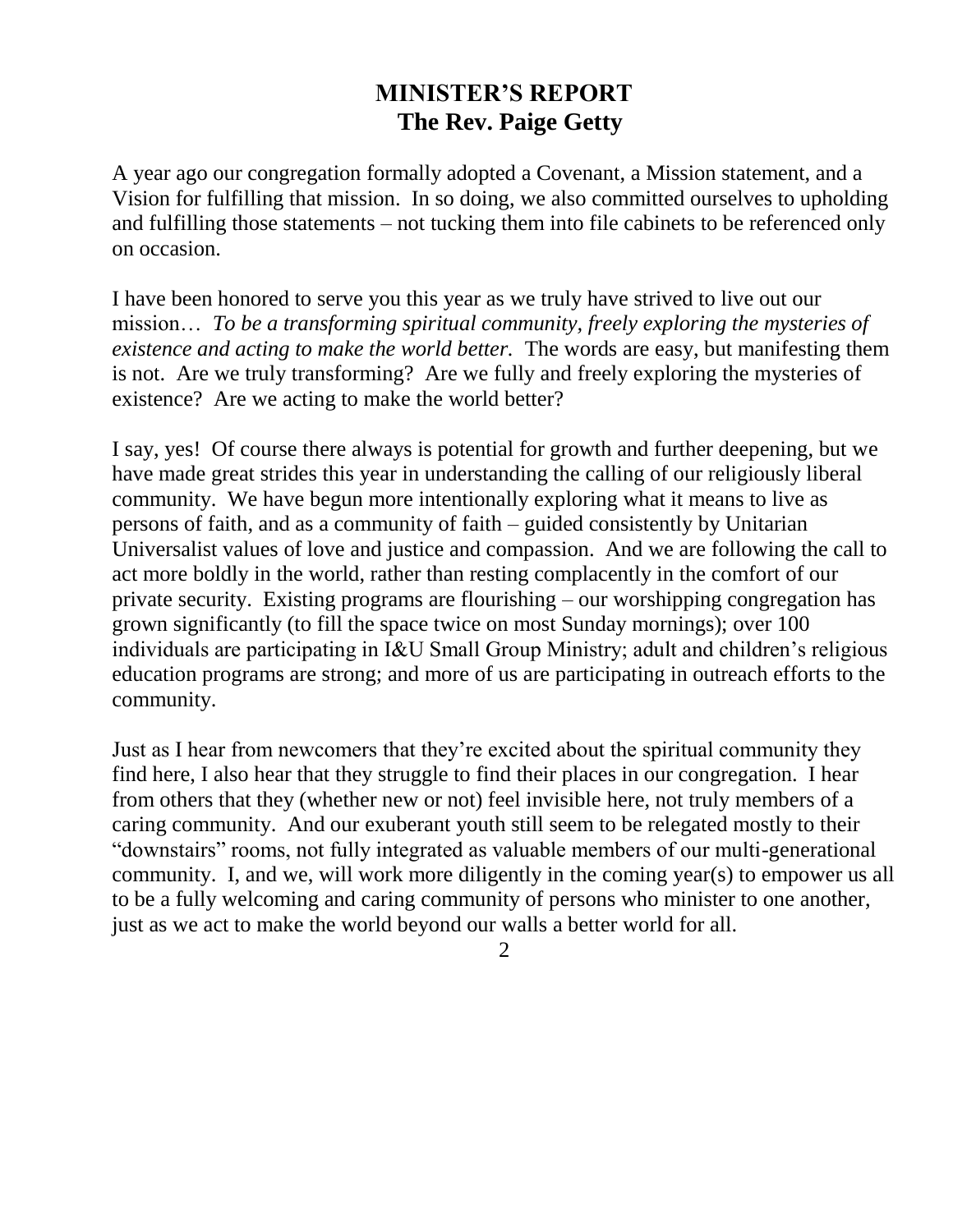Already we are implementing or planning new initiatives to do these things. We are asking newcomers to commit not only their resources to the sustenance of the congregation, but also their effort to their own spiritual growth through foundational courses we will offer in rotations each year – courses such as Building Your Own Theology and Articulating Your UU Faith. We will hire a Director of Member Services (tentatively renamed 'Shared Ministry Facilitator') who will help all members discover their own gifts and then find ways to share those gifts with one another. We are committed to funding a Youth Director next year to nurture the spiritual growth of our teenagers. We will form a team of lay pastoral listeners and caregivers. And we are developing a third worship service, to be intentionally more spiritual and ritual-based, and probably to be held on Sunday evenings. And of course, our most outward-looking initiative, we will open the Cradlerock Children's Center in September 2005. What better way to impact the world than by offering quality, child-centered education to our youngest community members and their families?

You are a beautiful, talented congregation of Unitarian Universalists, and I continue to be honored by your call. Thank you. May we continue together to experience transformation.

Yours in faith, *Paige*

3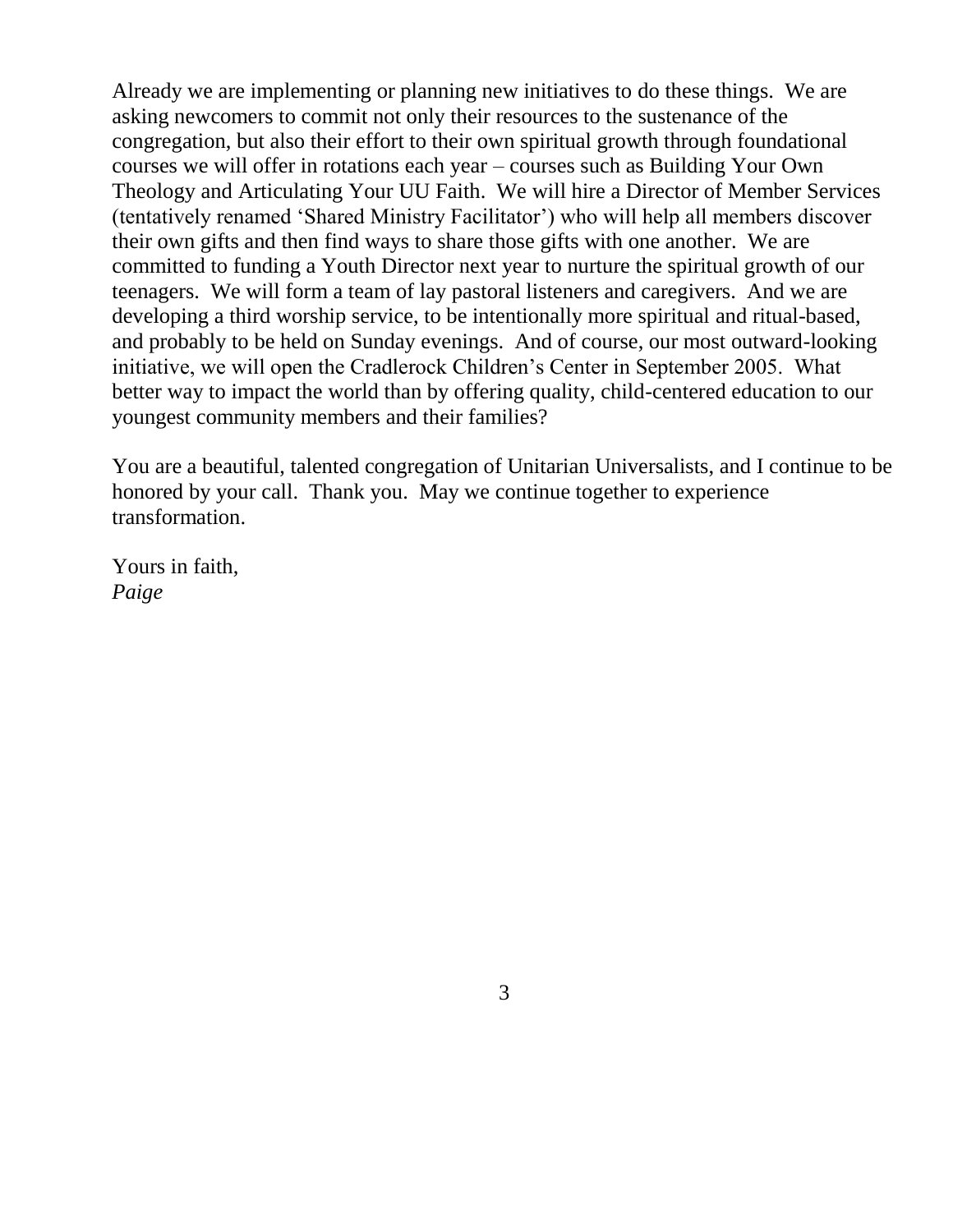#### **MISSION, VISION, AND COVENANT STATEMENTS**

#### **Mission**

The mission of UUCC is to be a transforming spiritual community. We freely explore the mysteries of existence and act to make the world better.

#### **Vision**

We, the Unitarian Universalist Congregation of Columbia, use the transformative power of our faith to be a community where:

We actively search for truth, encourage spiritual growth, and live meaningful lives as Unitarian Universalists.

We seek to learn from the world's many religious traditions and celebrate an array of theological beliefs.

We minister to each other with caring and compassion, building strong congregational bonds in love and friendship.

We offer people of all ages a rich variety of programs that encourage, challenge, and expand our thinking.

We welcome diversity in membership and make special efforts to attract, integrate, and engage newcomers, families, teens, and young adults.

We each commit our talents and resources to the sustenance of the congregation, and acknowledge every individual's contributions.

We are respected as a principled religious community that takes action and effects change which enhances the broader community.

#### **Covenant**

Strengthened by our common humanity and inspired by our seven principles, we promise

to be a safe and welcoming community, to nurture each other's hearts and spirits, to delight in the beauty of our diversity, to struggle together on our spiritual journeys, and to challenge each other to live our values.

Thus, we pledge our time and vigor to the continuing celebration of spirit, of the world, and of humankind.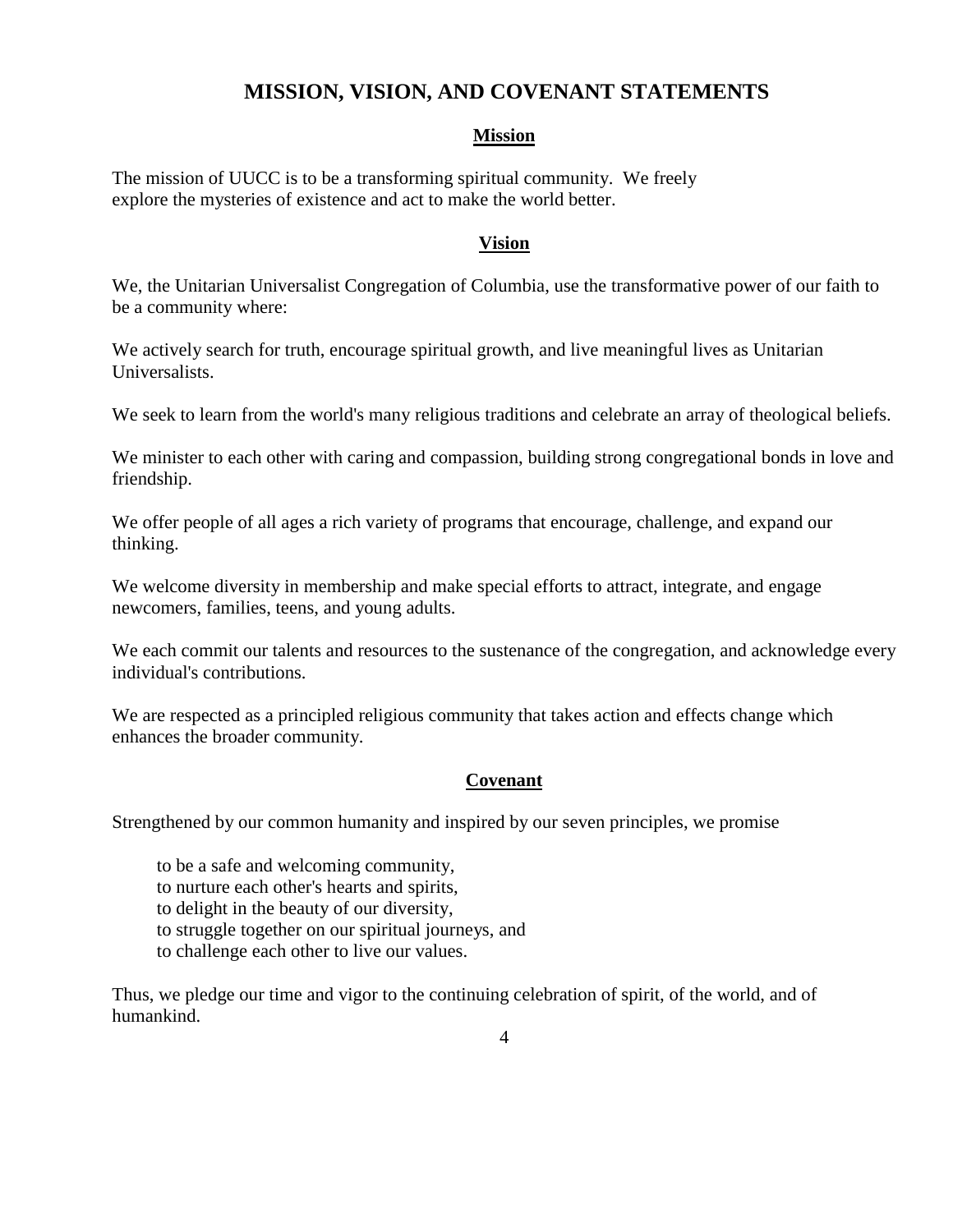# **POLICY GOVERNANCE**

One of the Board's priorities this year has been to continue the successful transition to policy governance. Under policy governance, the Board has shifted its attention away from hands-on, day-today management and has focused on articulating the congregation's vision and mission, developing policies that guide their achievement, and monitoring actions by staff and volunteers to implement those policies.

To guide the development of policies, the Board has devoted time at regular and special meetings to align the "ends" (outcomes or goals) that were developed by the previous Board, to the UUCC vision statement that was approved at last year's annual meeting. These ends are:

- **We actively search for truth, encourage spiritual growth and live meaningful lives as Unitarian Universalists:**
- **We seek to learn from the world's many religious traditions and celebrate an array of theological beliefs.**
- **We minister to each other with caring and compassion, building strong congregational bonds in love and friendship.**
- **We offer people of all ages a rich variety of programs that encourage, challenge and expand our thinking.**
- **We welcome diversity in membership and make special efforts to attract, integrate and engage newcomers, families, teens and young adults.**
- **We each commit our talents and resources to the sustenance of the congregation, and acknowledge every individual's contributions.**
- **We are respected as a principled religious community that takes action and effects change which enhances the broader community.**
- **The values of our faith shape our decisions and guide our actions as an institution.**

Under policy governance, the A-Team has been empowered to act to achieve UUCC ends, including making management decisions, guiding staff and volunteer activities, and identifying resource needs. The A-Team accomplishes this in part through the Leadership Council which is composed of program council and committee chairs. (Please see the specific program and administrative accomplishments found elsewhere in this report).

Finally, the Board continues the ongoing process of evaluation to see if we are articulating our mission and vision.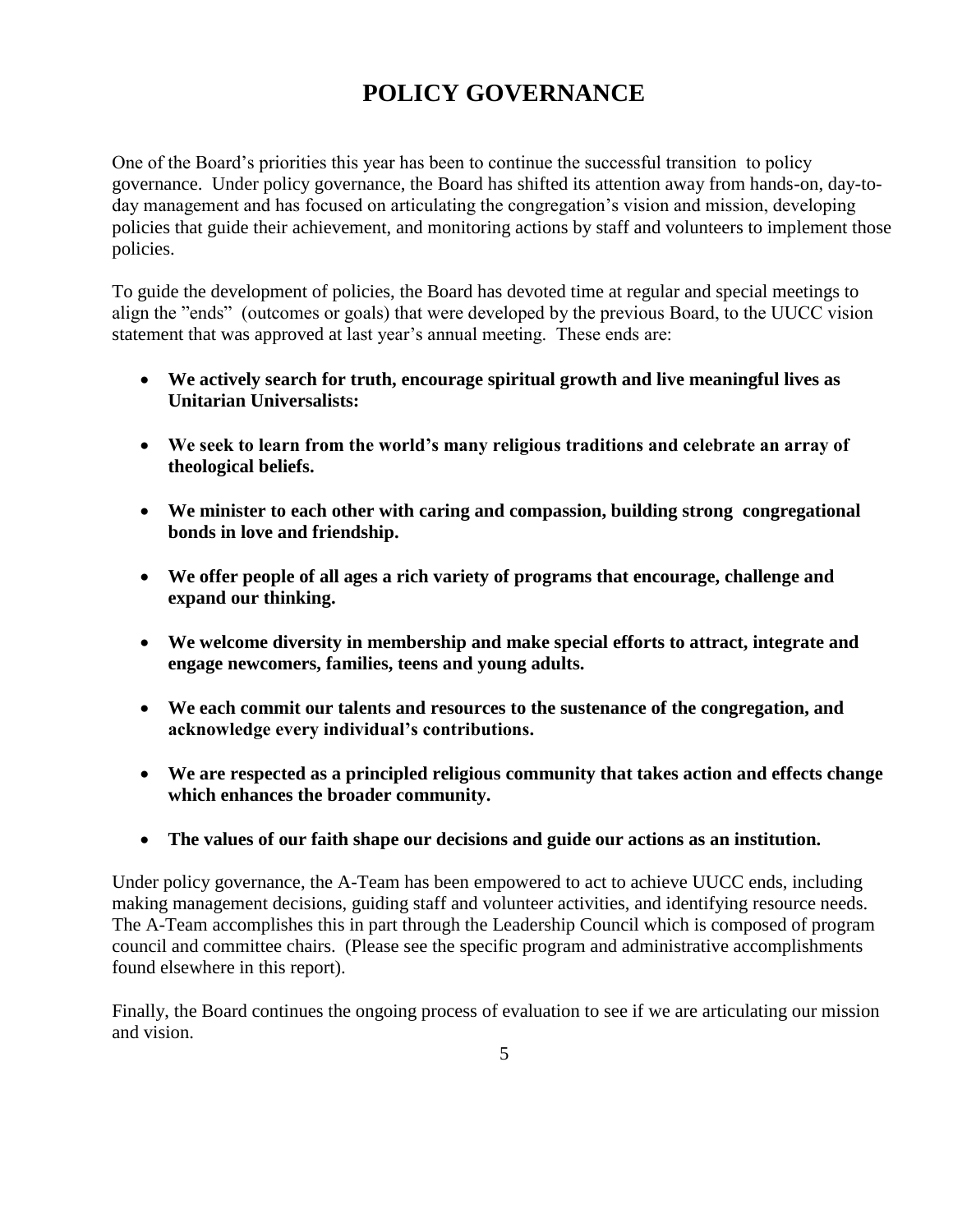# **PROGRAM AND ADMINISTRATION**

#### **A-Team**

#### **Program Report: Fulfilling our Mission and Vision**

It has been said that "there is a time to sow and a time to reap". Throughout the summer and fall of 2004, the Administrative Team (A-Team) was busy sowing. From outside the team it might have appeared that not much was happening. But we all know that seeds planted need nurturing and time to grow and mature. In the early spring of 2005 it became reaping time. The A-Team put on our track shoes to keep up with the presentations of proposals that flowed into our meeting times. We have been delighted to be caught up in this whirlwind of activity.

The A-Team is charged with overseeing the welfare of the congregation – financially and programmatically in support of the congregation's vision and mission, as articulated by the Board's policies and priorities. In addition to maintaining the overall quality of our core worship, religious education and fellowship programs, and ensuring they address and support our Vision; and performing the fiduciary responsibilities required to support the infrastructure of UUCC, OBIC and the denomination; the Board articulated the following priorities for the 2004-05 program year:

- 1. Concentrate our focus into a small number of larger social action / social justice projects which are broad-based, involve one third of UUCC with multi-generational participants, are based on UUA principles, and are of clear benefit to the larger community.
- 2. Set up a structure to better recruit, support and recognize volunteers… ensure that visitors are welcomed... ensure that new members are better integrated into congregational life...
- 3. Focus on helping our teens' search for meaning and spiritual growth as UUs.
- 4. Better communicate the responsibilities of stewardship and membership throughout the year, and let members know what we expect and require in terms of volunteer time and financial contributions – not just during the canvass.

These priorities essentially fall within two categories: 1) safeguarding resources and 2) living our values. Many UUCC programs are bearing fruit that serve those priorities.

#### **Safeguarding Financial Welfare & Resources:**

The **self-financing program**, which the congregation voted to support**,** has the potential to save over \$240,000 in mortgage interest payments.

The **Owen Brown Interfaith Center** had a wildly successful year in 2004. Financially, the year ended in the black, despite unanticipated increased expenses. But also we welcomed the Rev. Marilyn Newhouse as the minister of our partner congregation, the Christ United Methodist Church. Rev. Newhouse shares our passion for promoting and sustaining OBIC as a healthy and truly *interfaith* center. At this writing, the OBIC Board is undergoing its bi-annual review of the bylaws; is considering how better to be honorable employers by offering fair wages and benefits to employees; and has just adopted a formal mission statement: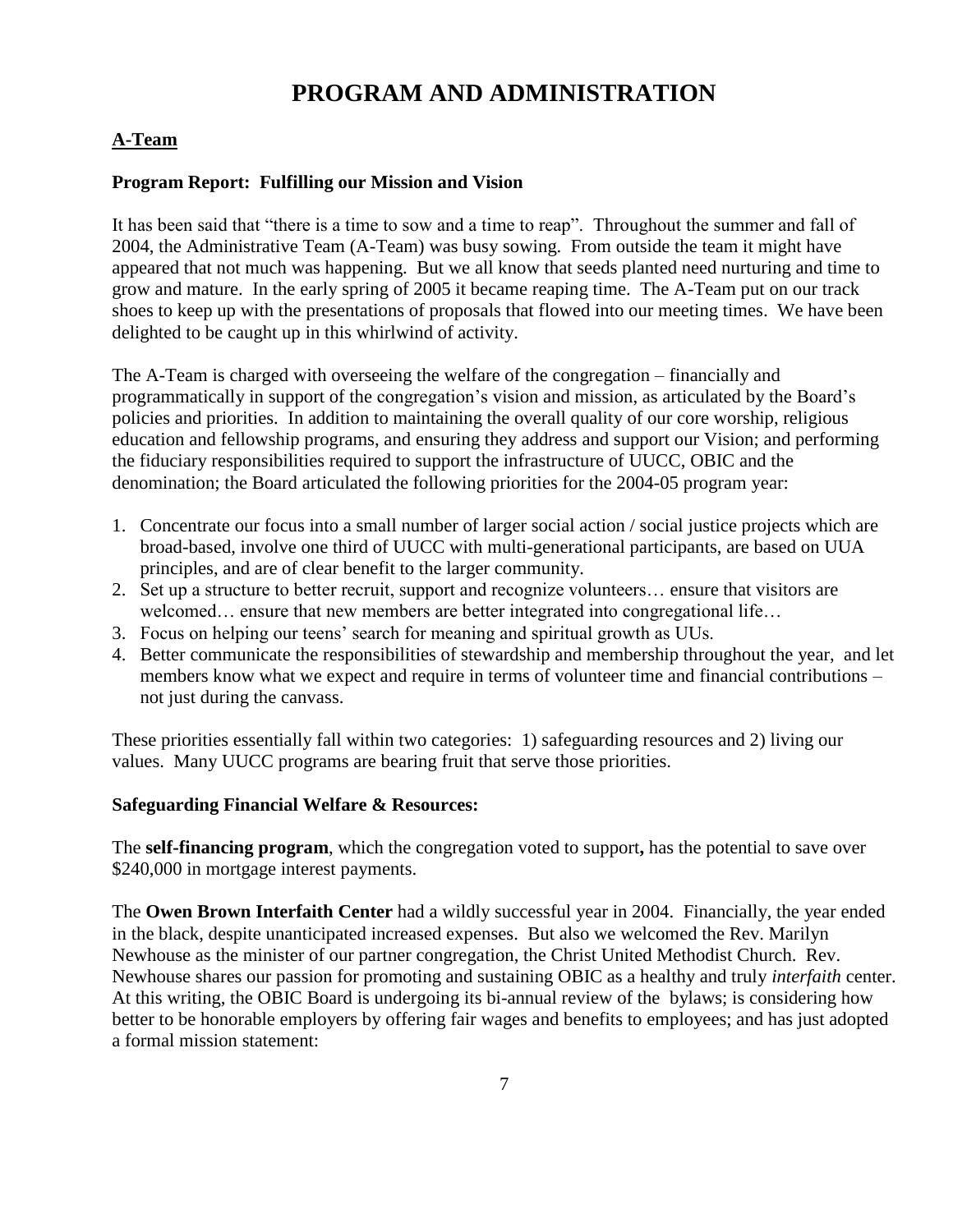*The mission of the Owen Brown Interfaith Center is to be a premier model of interfaith partnership that supports the mission and vision of its owner congregations, while celebrating and engendering interfaith community within and beyond the center.*

And as you will read in other parts of the annual report, the **2005-06 Canvass** surpassed its goal.

#### **Living our Values:**

The **Cradlerock Children's Center** will leave a legacy demonstrating the values of the congregation in action.

The **Child Sexual Abuse Prevention program** will demonstrate the congregation's intent and commitment to uphold promises made at child dedication services and the words we sing as our children depart the sanctuary in Sunday services to go to their classes.

The increased understanding of **Shared Ministry** led by the **Volunteer Ministry task force** resulted in a commitment to add a new staff position, Director of Member Services. Our hope is that this staffperson will promote the sense that each member is an integral part of community life. The Task Force is hard at work producing the infrastructure needed for the new staff position. The goal is to hire July 1 with the summer spent working with the Task Force so that by September we are prepared to better orient new members without relegating current members to a state of benign neglect. Much is being studied and carefully considered to provide a spiritual home for all – newly joined and stalwart long-time members.

This additional staff position will provide support for three of our four major programs — Religious Education; Music/Arts; Membership and Social Action/Outreach. We have placed a marker in the next fiscal year budget (2006-07) for a **youth director**.

This year we instituted a Membership Orientation session for persons considering membership in UUCC. Before signing the Membership Book, prospective members attend one 2-hour orientation session that is led by Cathy Muller, DLRE, and Rev. Paige Getty. This session serves as a basic introduction to the Unitarian Universalist Association; congregational polity; UUCC's organizational structure; UUCC's Covenant, Mission & Vision; and the expectations of membership in UUCC – including critical engagement of the congregation's mission, the sharing of one's financial and other gifts and resources, and a commitment to nurture one's own spiritual growth and personal faith. In recent years, UUCC has voiced a clear desire and commitment to increase its level of social conscience and engagement. There has been a significant increase in funding dedicated to the **Social Action Council**. Additionally, the monthly Second Sunday Collection has channeled more than \$15,000 to worthy programs outside the congregation that are chosen by the SAC.

This year, the SAC was asked to broaden the participation in outreach activities to include a broader spectrum of ages as well as a broader representation of the congregation. The result has been partnership wit the Domestic Violence Center of Howard County, as well as a statement of SAC support for the Cradlerock Children's Center.

#### **Challenges:**

The A-Team's challenges have not been lacking, and we do not think we met them all to our satisfaction. We are still learning how to be mission-oriented and how to allocate time and other resources according to our mission (as opposed to "how we've always done it").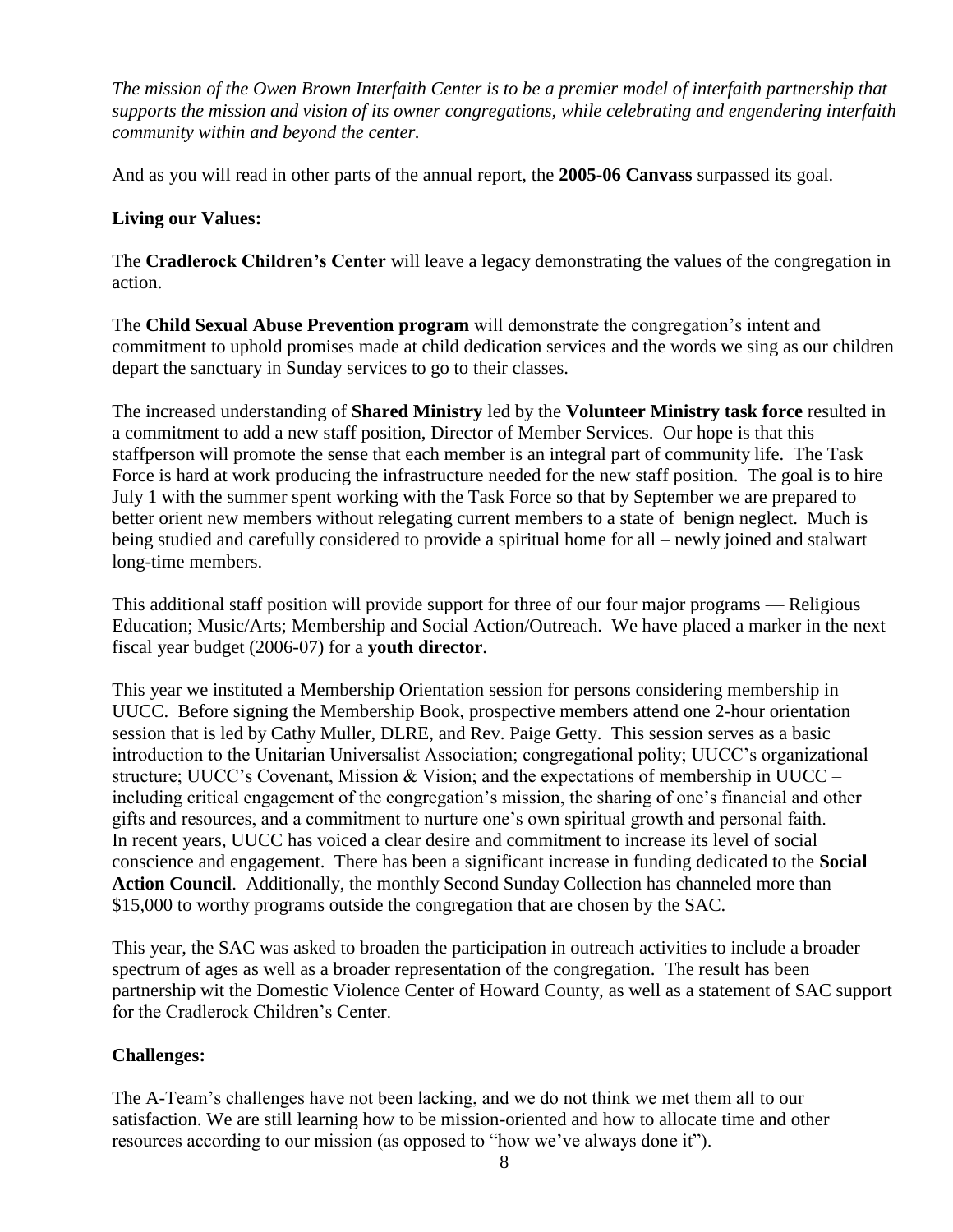We recognize that one of the Board's priorities—*focusing on helping our teens search for meaning and spiritual growth as UU's*—has been on our radar screen, but has not been fully realized. Enormous strides have been made in the effectiveness of our Coming-of-Age program, and the OWL class has been extremely successful; however, more work needs to be done in the area of YRUU and **incorporating teens into the life of the congregation**. Seeds are being planted to grow the needed programs in the coming year. Placing a marker in the budget for next year to hire staff for this effort will better assure that programs put in place will be maintained. In the meantime, the RE Council has established a dialogue between the youth and the leadership to bring the youth into the planning process.

**Helping our members find the best way to serve one another – "**releasing giftedness" – is a major concern. We are working on this concern, using multiple pathways. We recognize that our Vision statement 3, "We minister to each other with caring and compassion, building strong congregational bonds in love and friendship" is not everyone's experience. Those who are friends care well for one another, but many members of our community still feel that they are on the fringe – hearing from their congregation only when we are asking for money or assistance. We strive to make this vision statement a reality for *all* members.

Other challenges facing the A-Team are the continual efforts to fill Council and Committee Chair positions in a timely manner. The A- Team views this issue as falling under **Stewardship and Leadership Development**. The attendance by lay leaders and staff at the "Shared Ministry" Workshop led by Alice Mann in March has laid the foundation for addressing these issues of Stewardship and Leadership Development from a different perspective.

The last challenge we will mention is the **Sunday crowding of the sanctuary**. It is unresolved but not unrecognized as an issue needing attention. Adding chairs has helped but is not a realistic solution for the future.

#### **A Transitioning A-Team:**

Our year closes with a transition plan for replacing our two "pioneer" stewardship co-directors, Kathy Rose and Jim Wu. We have learned that the A-Team needs two full-time stewardship directors and not two co-directors sharing one position. In June, Jim Wu will conclude his term, having spent 2 years & 8 months on the A-Team. Kathy Rose will finish a few months later, in

the Fall. Many of the above accomplishments have both Jim's and Kathy's fingerprints all over them. (The chocolate prints belong to Jim.) "Thank you" is most inadequate when it comes to recognizing Jim & Kathy's contributions to our community. Both Kathy & Jim will continue to be active supporting both the A-Team and the congregation on special projects.

We welcome Cynthia MacDonald onto the team. We know she will go far in picking up Jim's areas of responsibility, and will contribute to our ability to guide – and follow – the congregation in fulfilling its mission in the world**.** And Duncan can visit her here at UUCC anytime he likes.

#### **Community Building**

UUCC has recognized a need to begin coordinating many of the various "community building activities", many of which have been part of UUCC for a long time. These include the Book Club, Duplicate Bridge Group, Fun Families, Game Group, Bike Club and many more. By creating a council, the council chairs will participate in the Leadership council and serve to act on behalf of all the fun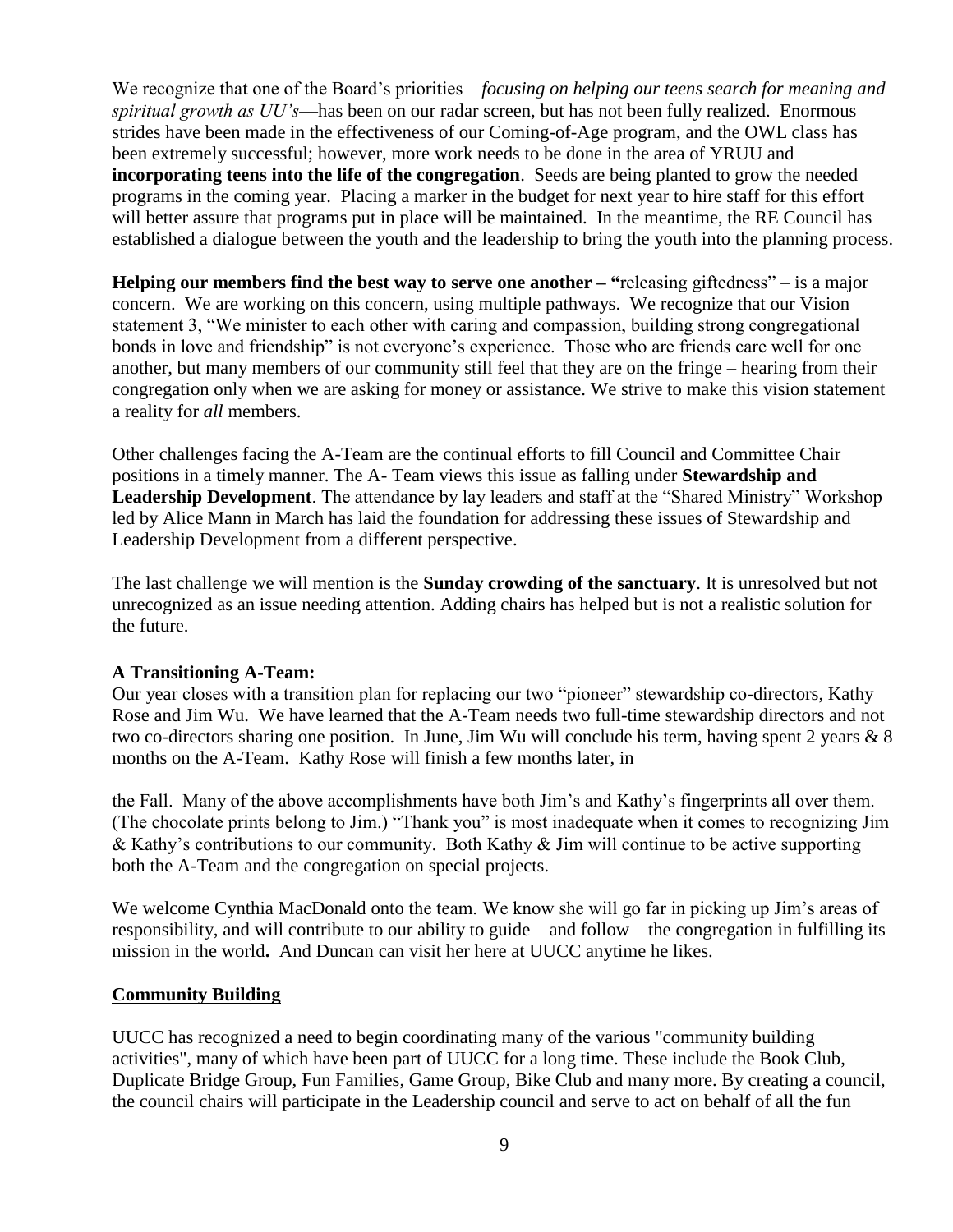activities and be the voice that they did not have previously. In this way, the "non religious" activities will benefit from the same support and coordination that many of the other "religious" councils do.

The Council is getting underway and held their first official meeting on April 9 and are working to develop their mission and vision. The council hopes to make special efforts to fill some of the voids that have been missing across some age groups and provide continuity among activities. Several members have expressed interest in helping to add welcoming and attracting activities to allow members who may have been excluded share something in common with each other. The council is currently in the process of starting a Young Adult Group and a Jazz Masters Class.

#### **Social Action**

The social Action Council has engaged in a variety of meaningful activities and focused its attention on fulfilling the UUCC's Board of Trustees charge to us of Vision Statement G, "We are respected as a principled religious community that takes action and effects changes which enhances the broader community." Below are descriptive highlights of our activities during the past year. While these are the major activities they are by no means the total list. UUCC has many committed members and friends dedicated to advocating for social justice and performing acts of service to our communities.

- $\triangleright$  The membership of the Social Action Council has increased by one third.
- $\triangleright$  Second Annual SAC Dinner and Project Fair with 75+ attending including Ouesties performing a service project. This event showcases many of the social action activities being conducted by members of UUCC.
- $\triangleright$  Second Sunday collections have provided over \$15,000.00 from UUCC to aid in disaster relief and to support worthy projects where members volunteer.
- $\triangleright$  SAC continues to support IAF (Industrial Areas Foundation) and its initiative to facilitate the building of an interfaith organization in Howard County to examine the local governmental structure and work for better conditions for people in our community.
- UUCC has partnered with the Domestic Violence Center of Howard County in an intentional, broad-based and congregation-wide social action initiative. Thirty friends and members participated in the initial DVC Orientation and Pot Luck Dinner on February 4, 2005. Twentytwo people attended the first DVC Training Day held at UUCC on March 19, 2005. Six people are attending the second day of training to serve as legal advocates and on the 24 hour Helpline. UUCC members are volunteering to work at the DVC Hope Gala and as part of I& U group service projects.
- Holiday party and gifts for Banner Reading Program serving a Baltimore inner city neighborhood in dire need of resources.
- $\triangleright$  Holiday gifts for Our House Youth Program, group home for neglected adolescents in Olney, MD, where they are educated and trained for available jobs in the labor force.
- $\triangleright$  Computer tables installed for the Charles Carroll Barrister Elementary School Computer Lab (a UUSC Urban Just Works Work Camp) located in a Baltimore inner city public school where assistance and expertise is needed to install and instruct children and staff in use of computers.
- UUCC Interweave joins Interweave Continental. Welcoming Congregation Committee charter approved by Social Action Council. The UUCC Social Action Council establishes a "Welcoming Congregation Committee" (WCC) to serve as the focal point for all UUCC activity associated with the gay/lesbian/bisexual/transgender (GLBT) community in the life of the congregation.
- $\triangleright$  I & U groups were provided with an array of local social service projects. Connections were made with RE, YRUU and Quest in suggesting social action/justice projects.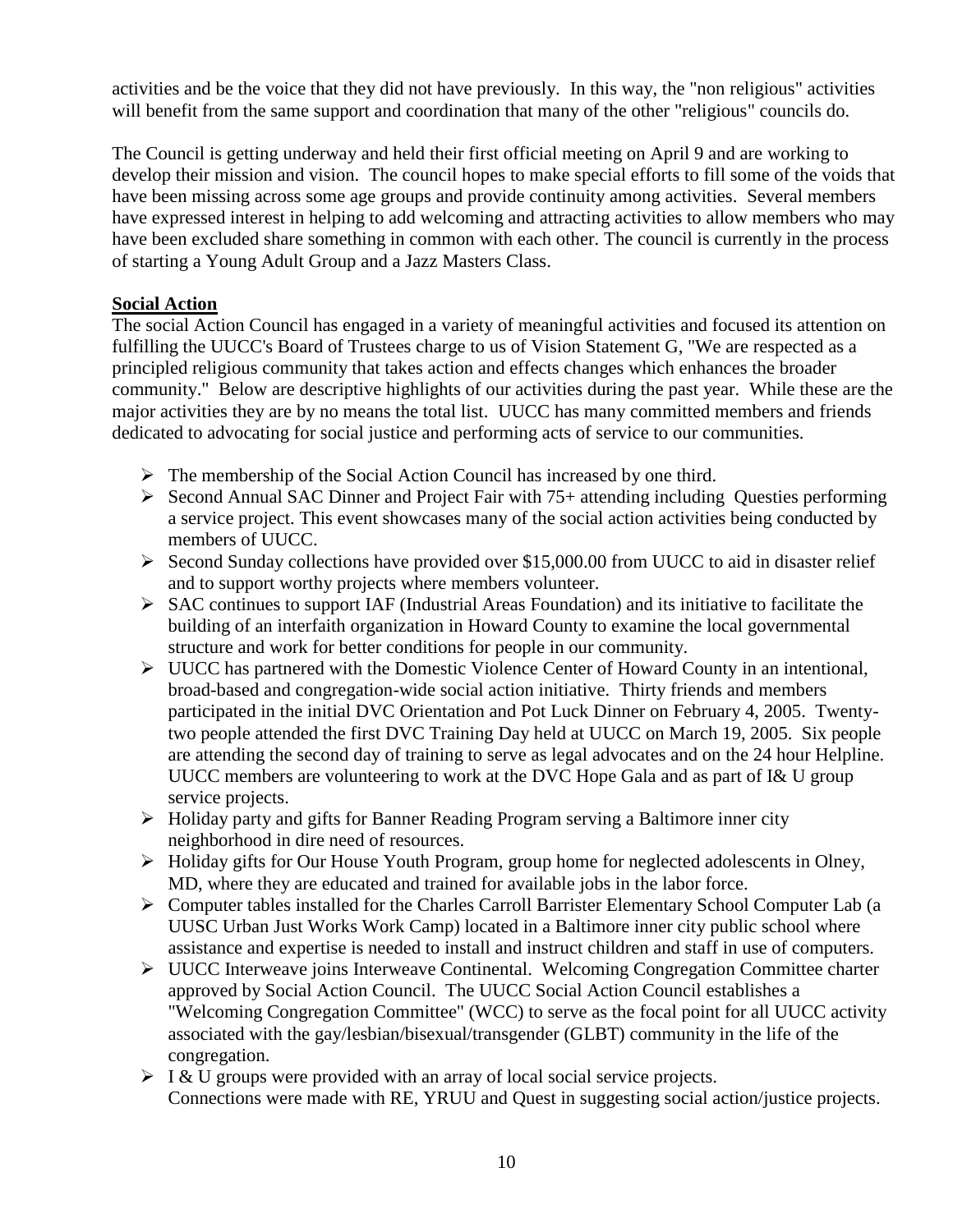$\triangleright$  Beans and Bread and Moveable Feast continue to prepare casseroles, sandwiches and desserts for Baltimore based projects including homebound AIDS patients.

#### **Religious Education**

The RE council has focused on a variety of priorities this year. The most serious problem is the need for further teacher recruitment. There is a shortage of teachers, particularly for the 11 a.m. classes. In response, we are considering various options. The first option involves better information and more intense recruitment activities such as a new frequently asked questions pamphlet and more complete information offered during announcements at services to ensure that potential volunteers have enough information about the true time commitment involved with teaching a Sunday class. Should these prove unsuccessful, the Council will investigate proposals to pay teachers or to offer internships for credit to local college students.

Additional priorities concern planning for Cathy Muller's upcoming sabbatical, and more focus on curriculum and management of the youth programs of Quest and YRUU. Cathy Muller has settled on the dates for her sabbatical and we are in the process of putting together a sabbatical committee to work with her on the substance of the sabbatical and plan for coverage while she is away from UUCC. We have completed a survey of the OWL, Quest and YRUU students to get a better idea of what they would like in their programs. We will schedule a meeting with Quest, YRUU and possibly OWL teachers in June to develop ideas for next year's programs. We are putting together a proposal for a youth ministry council that will have equal status with the other councils including membership on the Leadership Council.

#### **Adult Programs**

This past semester was the most successful adult program in many years. Participation was at a very high level. The Adult Programs Committee will be focusing on Faith Development classes in the coming years. As noted in the A-team report, we are expecting new and long-term members alike to be active in their own spiritual development so we need to offer classes that will support them.

#### **Finance**

The Finance Council has been working during the past year focused on both the current year and the future of UUCC. Supporting our current year efforts have been activities surrounding the very successful Annual Canvas and the Auction. We are actively looking for new fundraising opportunities and be fun to participate in. We have also been working to improve the mission focus of our budgeting process and involving UUCC's Leadership Council in setting budget priorities.

Our activities focused on the future involve the continuing success of the Endowment Fund (which has reached it's first milestone level of contributions!) and working on a multi-year budget to help us in planning for the future. Working with the Board of Trustees, the A-Team, and the Leadership Council we will be working to identify priority activities for future years to help us in planning for the financial considerations underlying our work to realize our Vision and Mission.

#### **Denominational Affairs**

*Congregational Assessments* **-** The Unitarian Universalist Congregation of Columbia was again recognized as a "Fair Share" congregation by the Joseph Priestley District for paying its congregational assessments to the Unitarian Univeralist Association and to the Joseph Priestley District. UUCC also paid its "Fair Share" dues to the Greater Washington Area Council.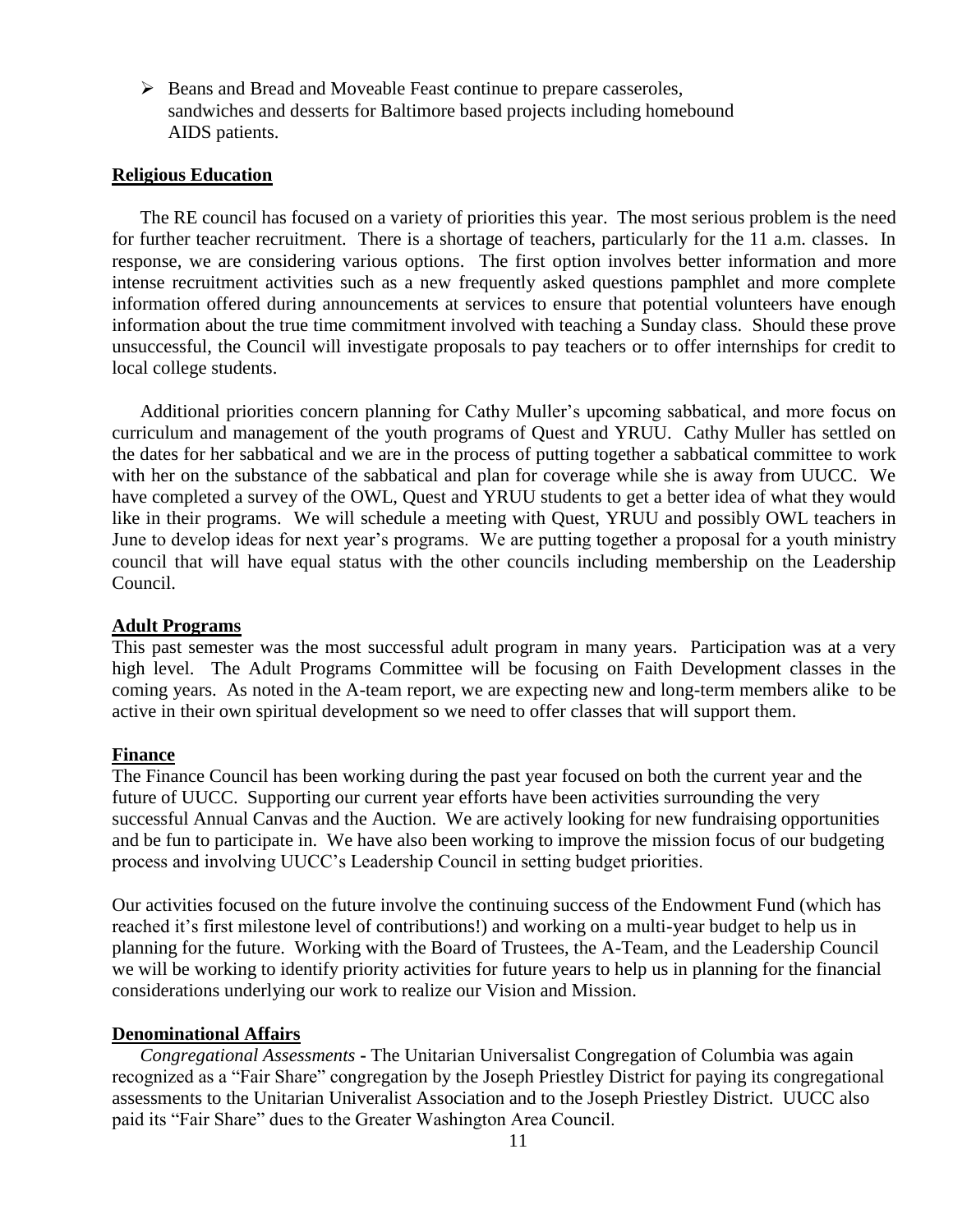Unitarian Universalist Association (UUA) - UUCC has been represented at General Assembly. At the 2004 GA, we had 5 lay delegates. At the 2005 GA, so far we have one lay delegate planning to attend. We provided our Congregational Directives Ballot for Study/Action Issues. We participated in the UUA Journey Toward Wholeness program with a special JTW Sunday service and collection. Half the funds collected go to UUA and the other half remains with UUCC for work against racism, sexism, economic oppression.

Joseph Priestley District (JPD) - Six lay delegates represented UUCC at the 2004 JPD Annual Conference in Wilmington, DE. At this year's conference in King of Prussia, PA, April 8-9, four lay delegates and one ministerial student represented UUCC.

During this church year we added 17 new Chalice Lighters. Seventy-five members of UUCC are now Chalice Lighters. Our objective in 2006 is to have over 1/3 of our members participating in the Chalice Lighters program so we can join most of the other congregations in JPD in the Chalice Lighter Honor Society. We need 40 more members to become Chalice Lighters.

*Associated Organizations* **-** UUCC continues to provide congregational support to the UU Service Committee through both a budgeted gift of \$1 per member for which it is recognized with the James Luther Adams Award. One-third of UUCC members are also individual members of the Service Committee and we have been honored as members of UUSC's Banner Society with a "Creating Justice" banner. Our objective in 2006 is to increase our UUSC individual membership by 5% or 21 new members in UUCC.

#### **Membership**

The Membership Council and the congregation have welcomed 43 new members since June 2004. Newcomer Chats began in the early fall and continue to take place the first Sunday of each month between the services. Membership Orientation classes were held three times during the year for individuals planning to become members. We participated in an Anonymous Visitor Workshop with six other congregations from JPD to change our culture with regard to welcoming visitors to UUCC. A pictorial directory of the congregation will be completed in the early summer which will include congregant portraits, their contact information and UUCC activity pages.

#### **Communications**

Many hours have been spent setting up, purchasing, upgrading and repairing (due to a lightning strike) our computer systems and the LAN. All computers are networked and able to access the data base system. This will prove extremely valuable when the Director of Member Services is hired.

There is a new web master who is in the process of updating the web site. This should be available for online use very soon. The web site of a congregation is quickly becoming the new "front door" and we hope to be as accessible and welcoming as possible.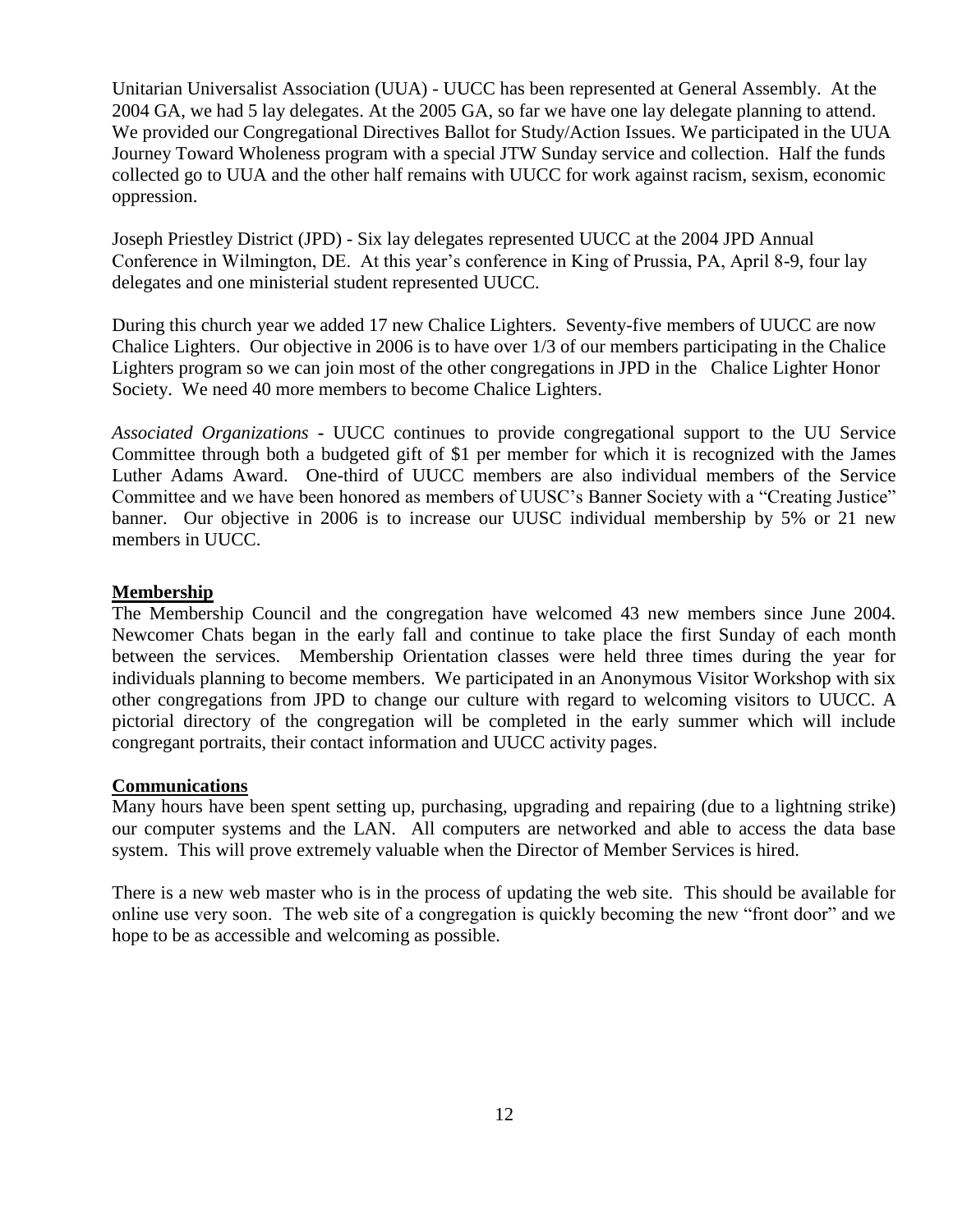# **STATISTICS 2004-2005**

Prepared by Paula Linn

| <b>MEMBERSHIP</b>     | 2000-2001 | $2001 - 2002$ | $2002 - 2003$   2003-2004 |     | 2004-2005 |
|-----------------------|-----------|---------------|---------------------------|-----|-----------|
| Membership at         |           |               |                           |     | 350       |
| <b>Annual Meeting</b> | 295       | 307           | $314*$                    | 310 |           |
| New Members           | 18        |               | 33                        | 27  | $25**$    |
| New Friends           | $40 - 50$ | Not avail     | 110                       | 31  | $25**$    |

\*Membership roster had not been systematically purged since 2001. Purge of lapsed members was in progress Spring 2003. \*\* As of 03/31/2005

| <b>ATTENDANCE</b>                    | 2000-2001 | 2001-2002 | 2002-2003 | 2003-2004 | 2004-2005 |
|--------------------------------------|-----------|-----------|-----------|-----------|-----------|
| Autumn (Sep-Nov)                     | 123       | 158       | 148       | 192       | 183       |
| Winter (Dec-Feb)                     | 110       | 148       | 139       | 178       | 175       |
| Spring (Mar-May)                     | 110       | 136       | 180       | 191       | n.a.      |
| Summer (Jun-Aug)<br>(single service) | 61        | 72        | 96        | 97        | n.a.      |

| <b>PLEDGING</b>                              | 2000-2001 | 2001-2002 | 2002-2003 | 2003-2004 | 2004-2005* |
|----------------------------------------------|-----------|-----------|-----------|-----------|------------|
| Pledge Units                                 | 189       | 187       | 175       | 197       | 219        |
| <b>Budgeted Pledges</b>                      | \$208,517 | \$208,802 | \$250,000 | \$300,000 | \$338,000  |
| Actual Pledges at<br><b>Fiscal Year End</b>  | \$211,544 | \$215,312 | \$260,466 | \$291,446 | \$349,448  |
| <b>Average Pledge</b>                        | \$1,119   | \$1,151   | \$1,490   | \$1,479   | \$1596     |
| Pledges Collected<br><b>Fiscal Year End</b>  | \$200,376 | \$189,568 | \$251,695 | \$283,655 | \$243,287  |
| % Pledges Collected,<br>at End $3rd$ Quarter | 75%       | 78%       | 68%       | 69%       | 69%        |

\* Actual as of 3/31/2005.

| <b>RELIGIOUS</b>      |           |           |           |           |           |  |
|-----------------------|-----------|-----------|-----------|-----------|-----------|--|
| <b>EDUCATION</b>      | 2000-2001 | 2001-2002 | 2002-2003 | 2003-2004 | 2004-2005 |  |
| Enrollment            | 120       | 120       | 130       | 136       | 158       |  |
| <b>New Families</b>   |           |           | 10        | 14        | 14        |  |
| Teachers /            | 43        | 34        | 44        | 38        | 40        |  |
| <b>Youth Advisors</b> |           |           |           |           |           |  |
| Average               | 65%       | 70%       | 72%       | 66%       | 70%       |  |
| Attendance            |           |           |           |           |           |  |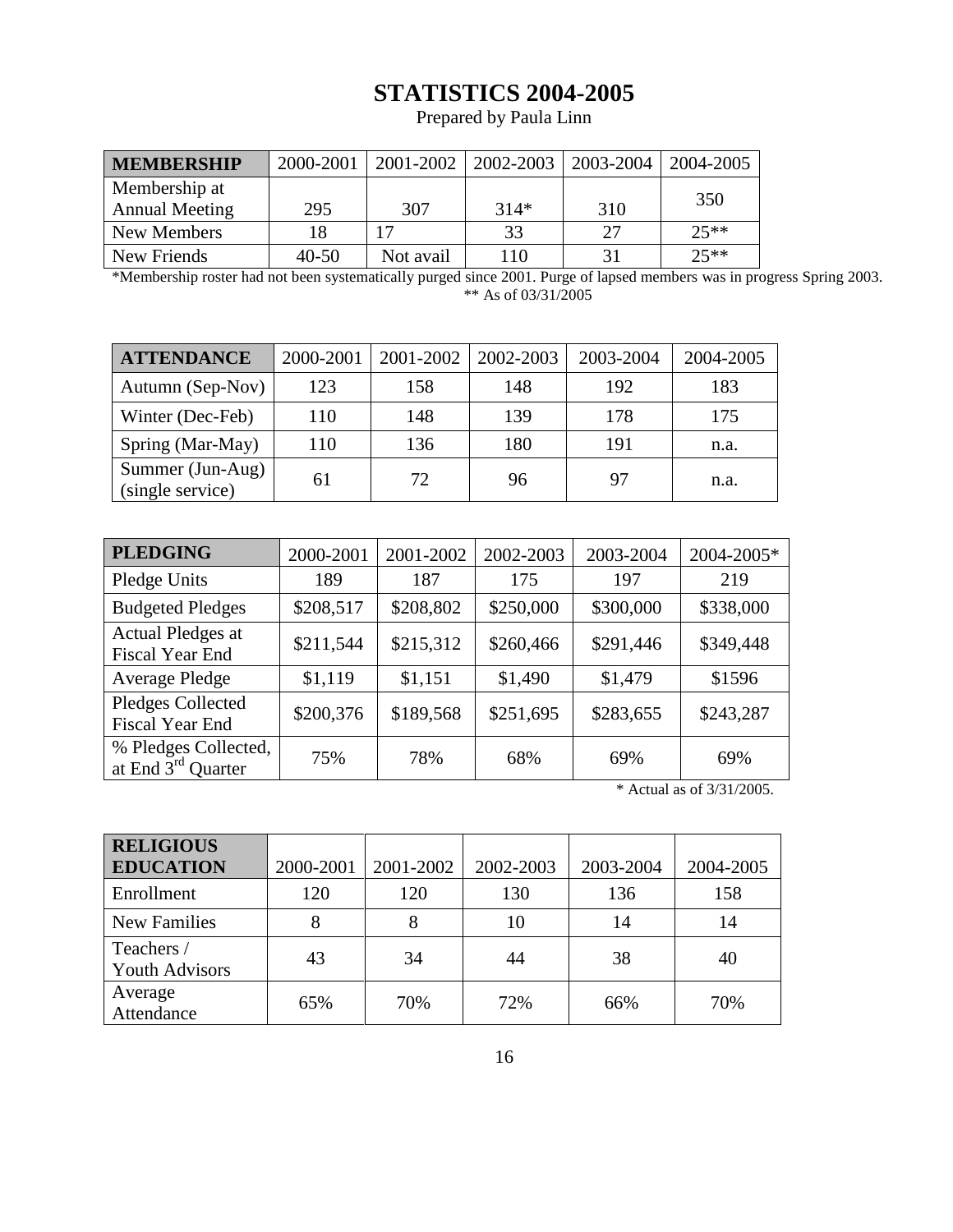# **OBIC REPORT**

The UUCC partnership with Christ United Methodist Church in the operation of OBIC continues to function effectively in serving the congregation and the larger community.



Our budget for CY2005 is approximately \$216,600. The summary below shows the income and expenses:

You can see that about 72% of the income to operate OBIC comes from rental, mostly from the Lornwood Daycare and its replacement, The Cradlerock Children's Center. The other 28% comes from assessments from CUMC and UUCC. These assessments are based on the percentage usage of the building reflected from the previous year. The formula has been about 76% for UUCC and 24% for CUMC.

The UUCC assessment of \$46,637 is based on a formula which calculates usage of the building. Ours is 76% of the non-rental usage. Overall congregational assessments and the split between the two owner congregations remain unchanged from 2004. These costs compare favorably to the operation of a standalone facility when the costs of utilities and personnel are considered. This allows us to spend our resources on programs for the congregation.

OBIC had significant progress last year.

- The renovation of the building was completed
- Improvements were made in the management of the building including better tracking of building usage.
- Enhanced rentals resulted in improved fiscal status
- Improvements were made in financial tracking and reporting
- The Reserve for Replacement was funded.
- Overall improvements were made in building operations.
- Full support was given to interfaith and outreach activities.

 $\bullet$ 

Thanks to OBIC 2004 & 2005 Board members Colleen Rathbun, Ken Rock, John Whittle, Tim Estell, Rosie Lijinsky, Mark Reese, Marjorie Seidman, Bob Fitzpatrick, Duncan McDonald and Ken Crandell.

Ken Rock, CY2005 OBIC Treasurer 17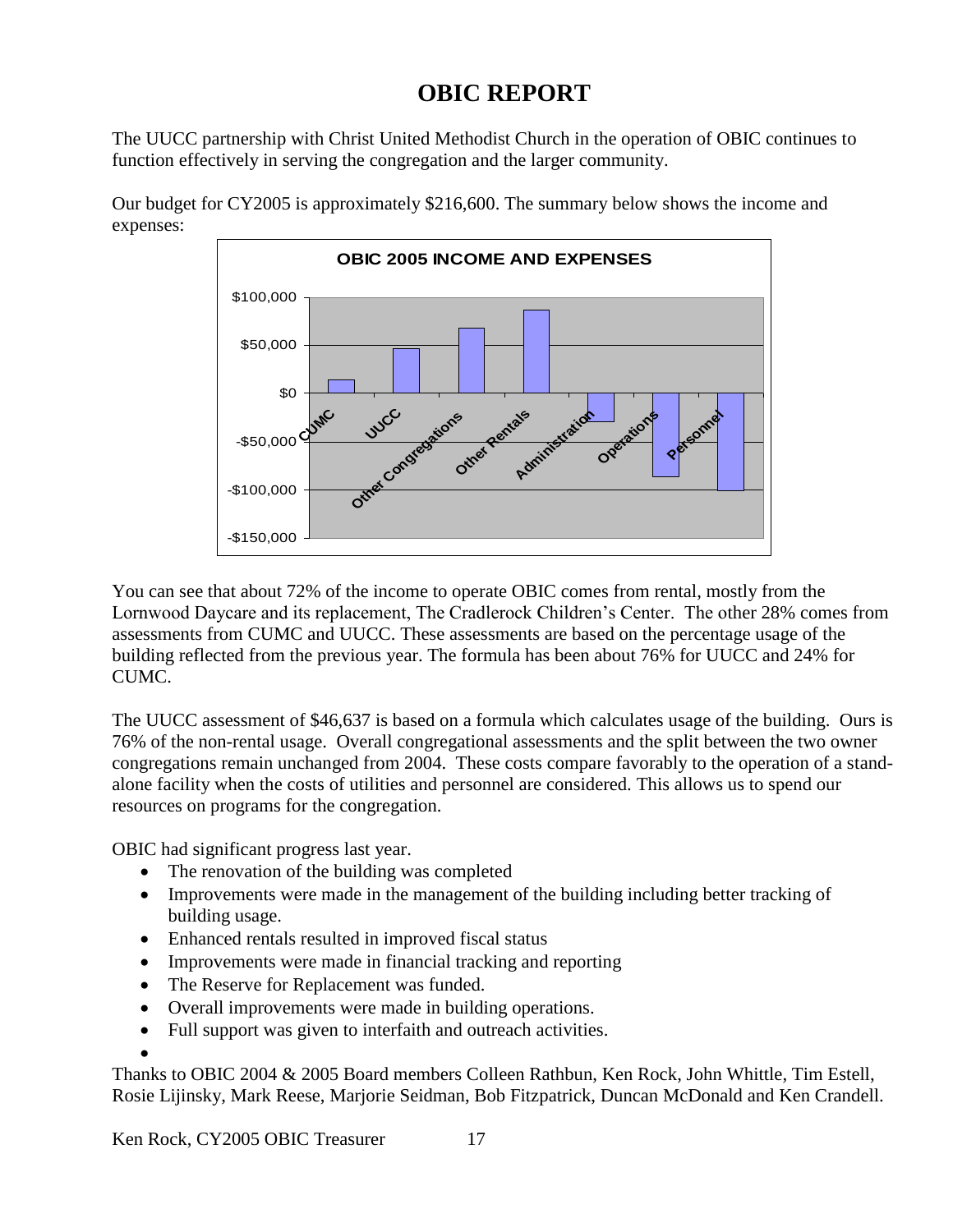#### **TREASURERS REPORT**

The state of the UUCC finances is fairly good with one risk area. The graph below shows the monthly income, expenses, the year to data status of both and the budget. At the end of March, the year to date income is right on budget while the expenses are above budget by \$22,675. The monthly income has consistently run below monthly expenses except for November and December, a period when pledge payments are high as Members and Friends prepare for taxes.



**UUCC 2004-2005 Budget** 

The table below shows the status of the budget at the end of March. The second column (Actual) shows the actual income and expenses for the year to data, the third column (Budget) is the year to data (YTD) budget. The fourth is the difference in the YTD actual and the budget and the fifth is the difference as a percentage. The final column shows the yearly budget.

For income, the greatest difference is in the Canvass and Offerings income being \$17,375 below budget with pledge payments being \$13,961 (not shown) below budget. If you have not paid your pledge in full, please do so at your earliest convenience.

In expenses, the greatest difference is in the Operations, which is over budget by \$34,150. However, this represents payments to the OBIC reserve fund at a rate greater than budgeted and an underpayment to the operating accounts from the building fund accounts. Neither of these represents a serious issue.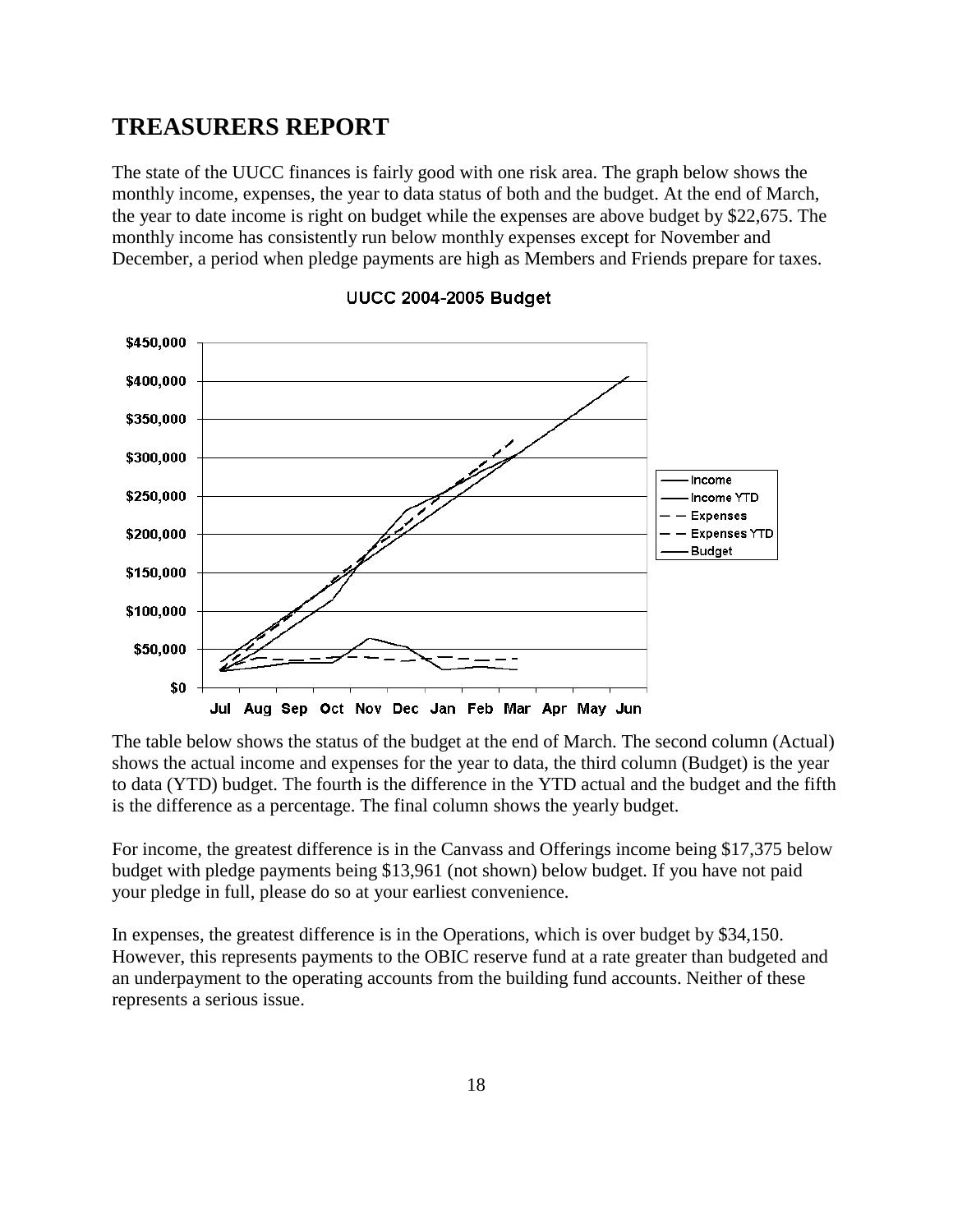# **TREASURERS REPORT, Continued**

|                               |                | Yearly          |                 |              |                |
|-------------------------------|----------------|-----------------|-----------------|--------------|----------------|
|                               | Actuals        | <b>Budget</b>   | Delta $(\$)$    | Delta $(\%)$ | <b>Budget</b>  |
| Income                        |                |                 |                 |              |                |
| Canvass & Offering            | \$253,037      | \$270,412       | \$(17,375)      | 93.6%        | \$360,549      |
| R E Income                    | \$7,138        | \$4,950         | \$2,188         | 144.2%       | \$6,600        |
| Music Income                  | \$1,710        | \$3,225         | \$(1,515)       | 53.0%        | \$4,300        |
| Fundraisers                   | \$35,570       | \$21,837        | \$13,733        | 162.9%       | \$29,116       |
| Misc. Income                  | \$2,869        | \$4,088         | \$(1,218)       | 70.2%        | \$5,450        |
| Non Budgeted Income           | \$4,426        | $\mathsf{\$}$ - | \$4,426         |              | $\frac{1}{2}$  |
| <b>Total Income</b>           | \$304,750      | \$304,511       | \$238           | 100.1%       | \$406,015      |
| Expense                       |                |                 |                 |              |                |
| Ministry & Worship            | \$3,908        | \$4,688         | \$(779)         | 83.4%        | \$6,250        |
| Arts & Production             | \$90           | \$675           | \$ (586)        | 13.3%        | \$900          |
| Religious Education           | \$2,049        | \$4,538         | \$(2,488)       | 45.2%        | \$6,050        |
| Membership                    | \$1,832        | \$2,100         | \$(268)         | 87.3%        | \$2,800        |
| <b>Uncategorized Expenses</b> | $\mathsf{S}$ - | $\mathcal{S}$ - | $\mathcal{S}$ - |              | $\mathsf{S}$ - |
| Program                       | \$13,838       | \$19,088        | \$(5,250)       | 72.5%        | \$25,450       |
| Communications                | \$7,045        | \$7,125         | \$(80)          | 98.9%        | \$9,500        |
| Operations                    | \$124,665      | \$90,515        | \$34,150        | 137.7%       | \$120,687      |
| Social Action                 | \$1,799        | \$3,116         | \$(1,317)       | 57.7%        | \$4,155        |
| Personnel                     | \$172,198      | \$172,667       | \$(469)         | 99.7%        | \$230,223      |
| <b>Total Expense</b>          | \$327,425      | \$304,511       | \$22,913        | 107.5%       | \$406,015      |
|                               |                |                 |                 |              |                |
| <b>Net</b>                    | \$(22,675)     |                 | \$(22,675)      |              |                |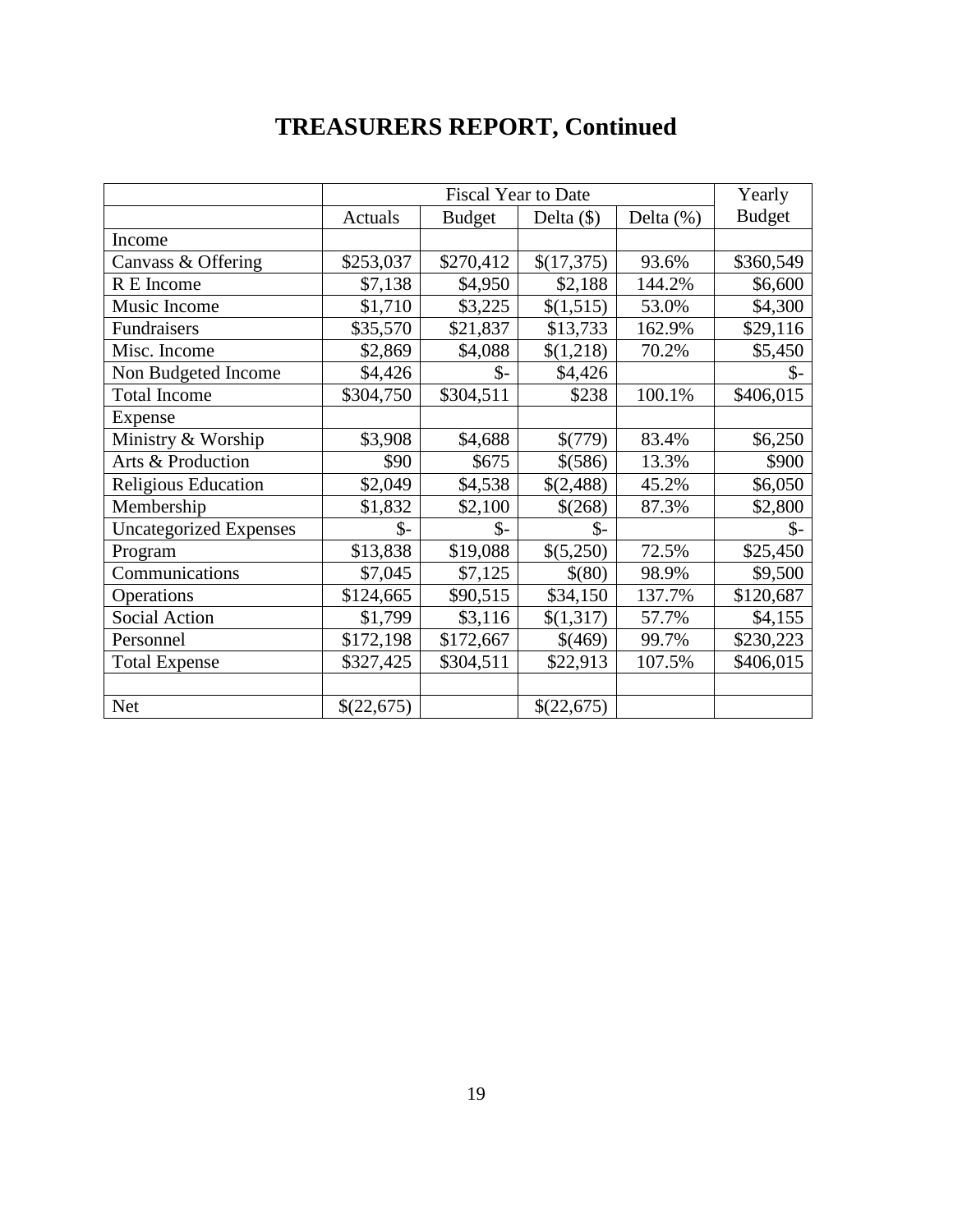# **Minutes of Unitarian Universalist Congregation of Columbia Annual Meeting - April 25, 2004**

**Opening:** Rich Dean, President, UUCC Board of Trustees, called the meeting to order at 6:35 p.m. Paige Getty, UUCC Minister, spoke the opening words.

**Quorum:** 310 members were entitled to vote, having been members for 60 days prior to the meeting. 62 people were required for a quorum of 20% (needed to transact ordinary business) and 93 people for a quorum of 30% (needed to transact special issues, including bylaws changes). There were 149 people present either in person or by proxy. We were thus empowered to transact all business on the agenda.

**Approval of Minutes:** Minutes of the April 27, 2003, Annual Meeting and the June 15, 2003, Special Congregational Meeting were approved unanimously.

**President's Message:** Rich Dean summarized the Congregation's major accomplishments of the past year, including the successful first year of Paige Getty's ministry: virtual completion of OBIC renovation, with kudos to the Architectural Liaison Committee and others; development of UUCC mission, vision, and covenant statements; and continued progress in instituting Policy Governance, including the creation of a Leadership Council.

**Mission, Vision, and Covenant:** Rich Dean summarized the process and outcome of the past year's efforts to develop mission, vision, and covenant statements. Rich noted the diversity of views surrounding these statements, the meaningful dialogue that ensued, and the Congregation's ownership of the product. The text of the mission, vision, and covenant statements was approved unanimously, save one abstension.

**Canvass and Budget:** John Harris reported that the canvass had brought in a total of \$322,000 in pledges to date, representing 95 percent of projected pledge income in the proposed 2004- 2005 budget. Janet Ramsey presented details of the proposed budget, walking through the specific income and expense items and highlighting increases and decreases from the current year. Members of the Congregation had questions and comments regarding a variety of items, including chairs, a contingency fund, one-year vs, two-year budgeting, mortgage projections, social action funding needs, charging for adult religious education, budget implications of the OBIC bylaw review, and the use of scrip revenue.

The proposed budget was passed unanimously.

**Bylaws Revisions:** Rich Dean, assisted by John Guy and others, presented proposed bylaw revisions. These included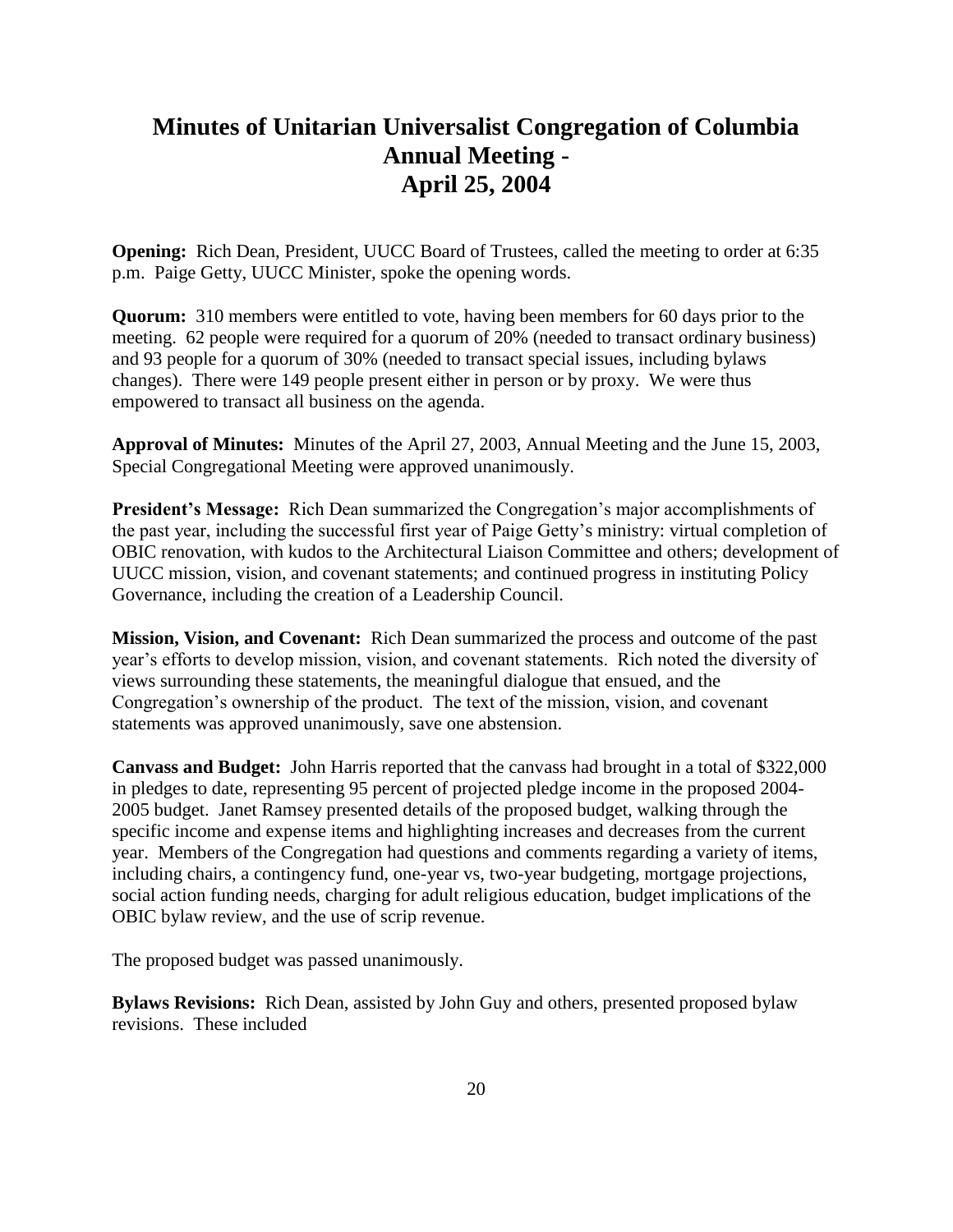- Replacing the text of Article II Purpose with the text of the mission statement approved earlier in the meeting.
- Providing for staggered terms for members of the Nominating Committee.
- Adding a new Article IX Endowment Board, including provisions for its purpose, membership, and elections; and making conforming amendments to other articles of the bylaws.

Following questions and comments from the Congregation concerning recognition of gifts to the Endowment Fund and Endowment Board terms and policies, the proposed bylaws revisions passed unanimously.

**Election of Lay Leaders:** On behalf of the Nominating Committee, Martha Fulda presented the 2004-2005 slate of candidates for lay leadership positions:

- Officers and members of the Board of Trustees: Ken Crandell, Vice President/President-elect; Doug Miller, Secretary; and Lindsay Thompson and Brenda Wolf, Trustees at Large.
- Members of the Nominating Committee: Vickie Beck, Rich Dean, Martha Fulda, Michael Phillips, and Becky Reese.

For the initial election of Endowment Board members consistent with the approved bylaws changes, the following nominations were made from the floor: Gail Thompson, John Guy, and Eileen Henderson.

All nominations were uncontested, and the President directed the Secretary to cast a unanimous ballot for all candidates.

**Closing:** Incoming President Kathy Tillman thanked the outgoing Board members and introduced the new Board. Paige Getty provided closing words.

**Adjournment:** The meeting was adjourned at 8:50 p.m.

Respectfully submitted,

*Bill Wallace*

**Secretary**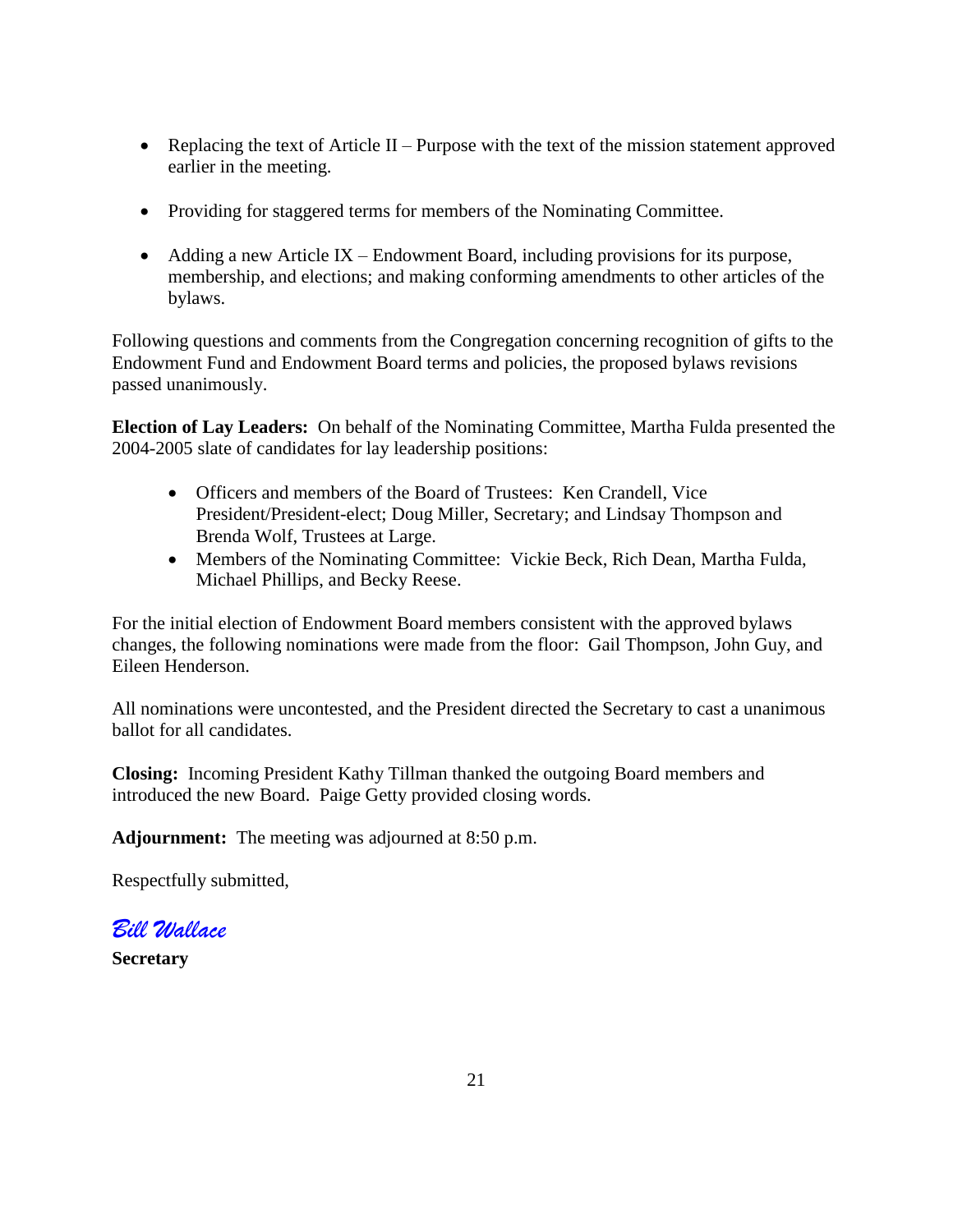# **Minutes of UUCC Special Congregational Meeting January 30, 2005**

**The Board of Trustees called this special meeting so that the congregation could see presentations on two independent initiatives: 1) a self-financing plan that would enable UUCC to decrease its mortgage payments through the sale of bonds to members, and 2) a plan to start a UUCC-affiliated preschool that would operate in the Owen Brown Interfaith Center.**

The congregation voted on whether to approve implementation of each plan, and also on whether to authorize the Board to borrow to fund the preschool initiative.

The bylaws required only a simple majority for passage of both initiatives. However, the Board agreed in advance of this meeting that implementation of the preschool plan would require a congregational mandate, set at 80 percent of votes cast.

**Attendance:** Of the 335 eligible members, 132 cast votes, either in person or by proxy. Minimum required for a quorum under the bylaws was 67. Board of Trustees President Kathy Tillman presided.

#### *Presentations*

Tom Wing presented the plan developed by the Self-Financing Committee and answered questions from the floor.

Rich Dean spoke about the preschool initiative. Anne Yenchko, director of the Judy Center at Cradlerock School, also spoke about her organization's collaboration with UUCC in the effort to serve needy families in Owen Brown as part of the preschool project.

#### *Question 1*

By voice vote, the membership approved the following: "**I authorize the Board to borrow money as proposed by the Self-Financing initiative; that is, the selling of notes to pay down the principal on our mortgage and thereby save money by reducing our interest costs. This authority is limited to the outstanding balance of our M&T Bank mortgage.**

#### **Question 2**

Citing the board's requirement of an 80 percent mandate, members moved and seconded that the vote on Question 2 should be counted through the use of written ballots. The members present approved this motion by voice vote.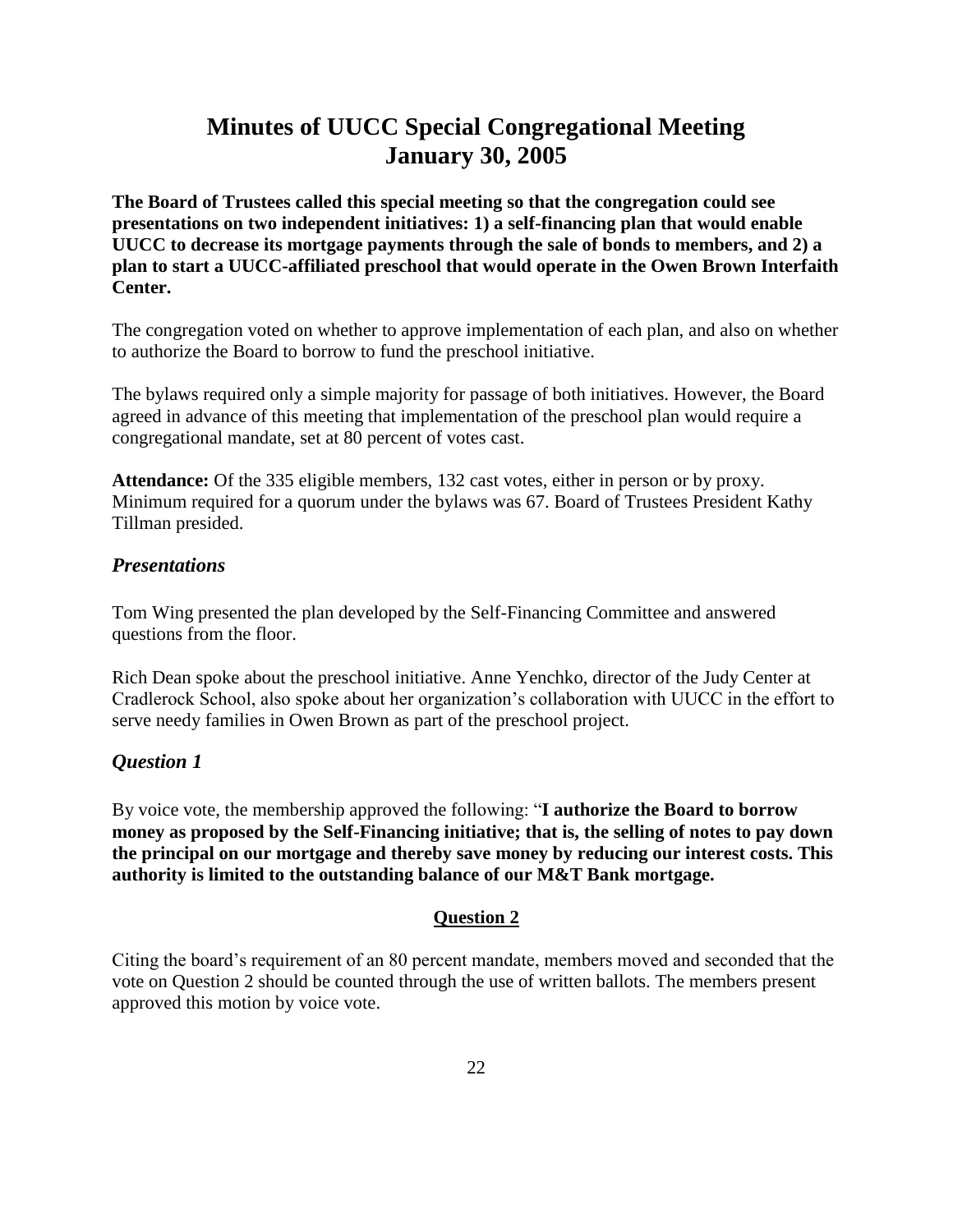In the written vote on the question at hand, 124 cast ballots in favor, 8 against the following: **I approve and endorse the Early Childhood Center/Preschool initiative as proposed; that is, the establishment of (1) A UUCC-sponsored Preschool and (2) A separate non-profit corporation to operate the Preschool, with the intent of upholding the vision and mission of the Congregation.**

With 94 percent voting in favor, the measure passed.

#### *Question 3*

The members approved by voice vote the following: **I authorize the Board to borrow money to fund the Early Childhood Center/Preschool initiative. This authority is limited to \$100,000.**

Respectfully submitted, Doug Miller, Board of Trustees secretary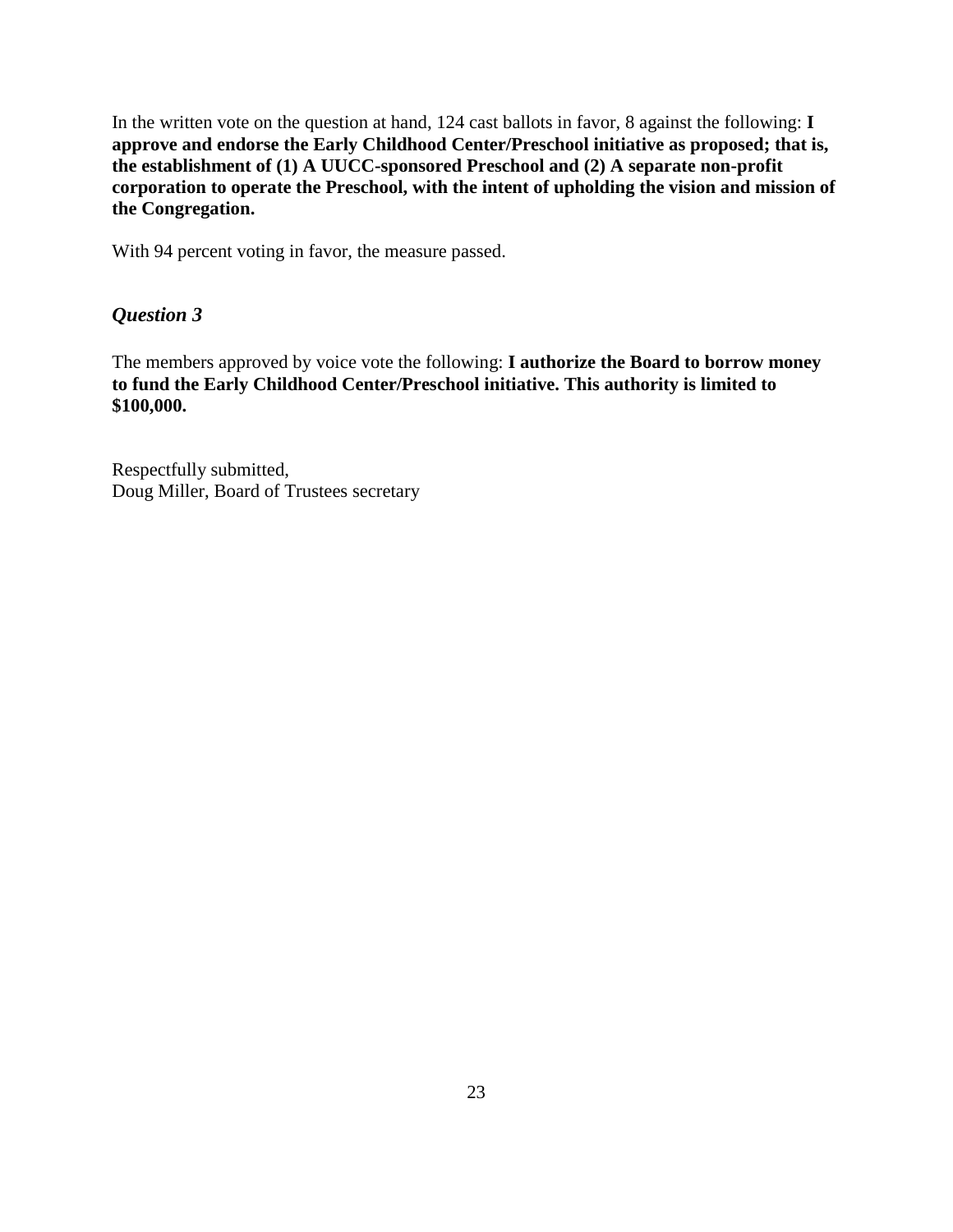# **PROPOSED FY 2005/2006 BUDGET**

24 - 28